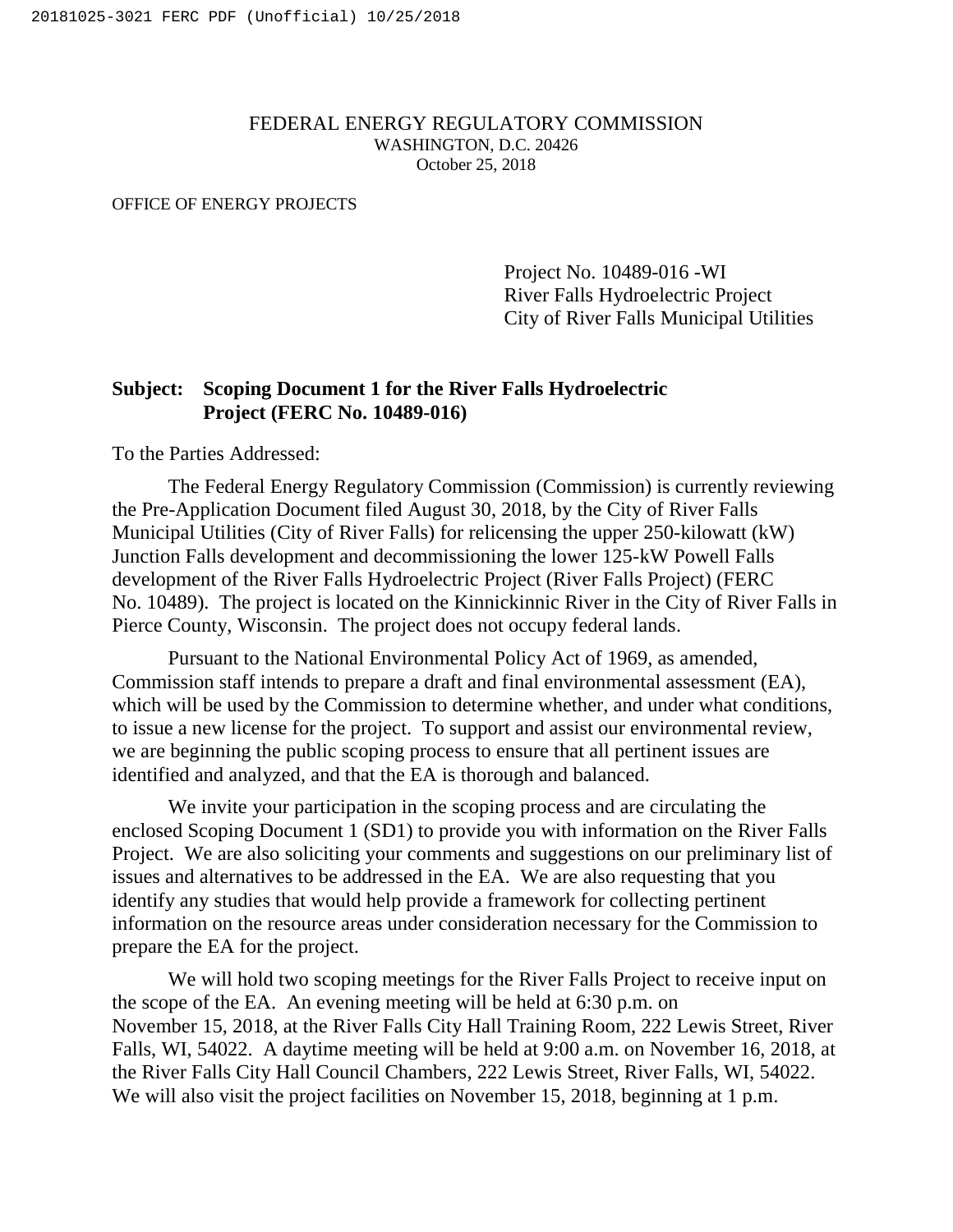Project No. 10489-016 2

Participants should meet at the Old Power Plant at Junction Falls dam, 401 S. Winter Street, River Falls, WI, 54022. Section 2.2, *Comments, Scoping Meetings, and Environmental Site Review* of the scoping document contains information on how to RSVP.

We invite all interested agencies, Indian tribes, non-governmental organizations, and individuals to attend one or both of these meetings. Further information on our environmental site review and scoping meetings is available in the enclosed SD1.

SD1 is being distributed to both City of River Falls' distribution list and the Commission's official mailing list (see section 10.0 of the enclosed SD1). If you wish to be added to, or removed from, the Commission's official mailing list, please send your request by email to [FERCOnlineSupport@ferc.gov,](mailto:FERCOnlineSupport@ferc.gov) or by mail to: Kimberly D. Bose, Secretary, Federal Energy Regulatory Commission, 888 First Street, N.E., Room 1A, Washington, D.C. 20426. All written or emailed requests must specify your wish to be added to, or removed from, the mailing list, and must clearly identify the project name and FERC project number (i.e., River Falls Hydroelectric Project No. 10489-016) on the first page.

Please review SD1 and, if you wish to provide comments, follow the instructions in section 6.0, *Request for Information and Studies*. If you have any questions about SD1, the scoping process, or how Commission staff will develop the EA for this project, please contact Shana Wiseman at (202) 502-8736, or [shana.wiseman@ferc.gov.](mailto:shana.wiseman@ferc.gov) Additional information about the Commission's licensing process and the River Falls Project may be obtained from our website [\(http://www.ferc.gov\)](http://www.ferc.gov/) or City of River Falls' relicensing website (http://www.rfmu.org/582/Hydroelectric-Relicensing). The deadline for filing comments is December 28, 2018. The Commission strongly encourages electronic filings.

Enclosure: Scoping Document 1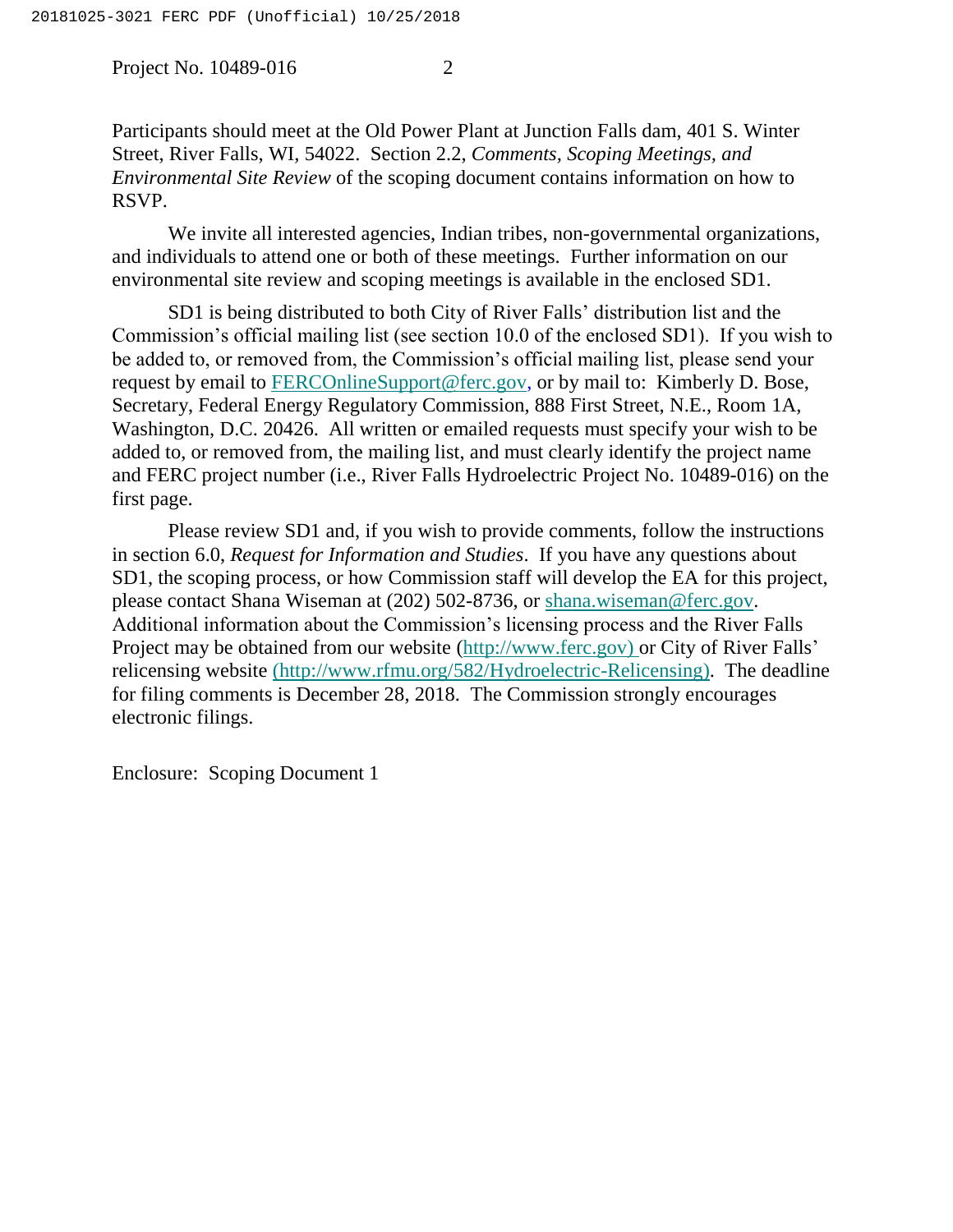## **SCOPING DOCUMENT 1**

## **RIVER FALLS HYDROELECTRIC PROJECT**

### **WISCONSIN**

## **FERC PROJECT NO. 10489-016**



Federal Energy Regulatory Commission Office of Energy Projects Division of Hydropower Licensing Washington, D.C.

October 2018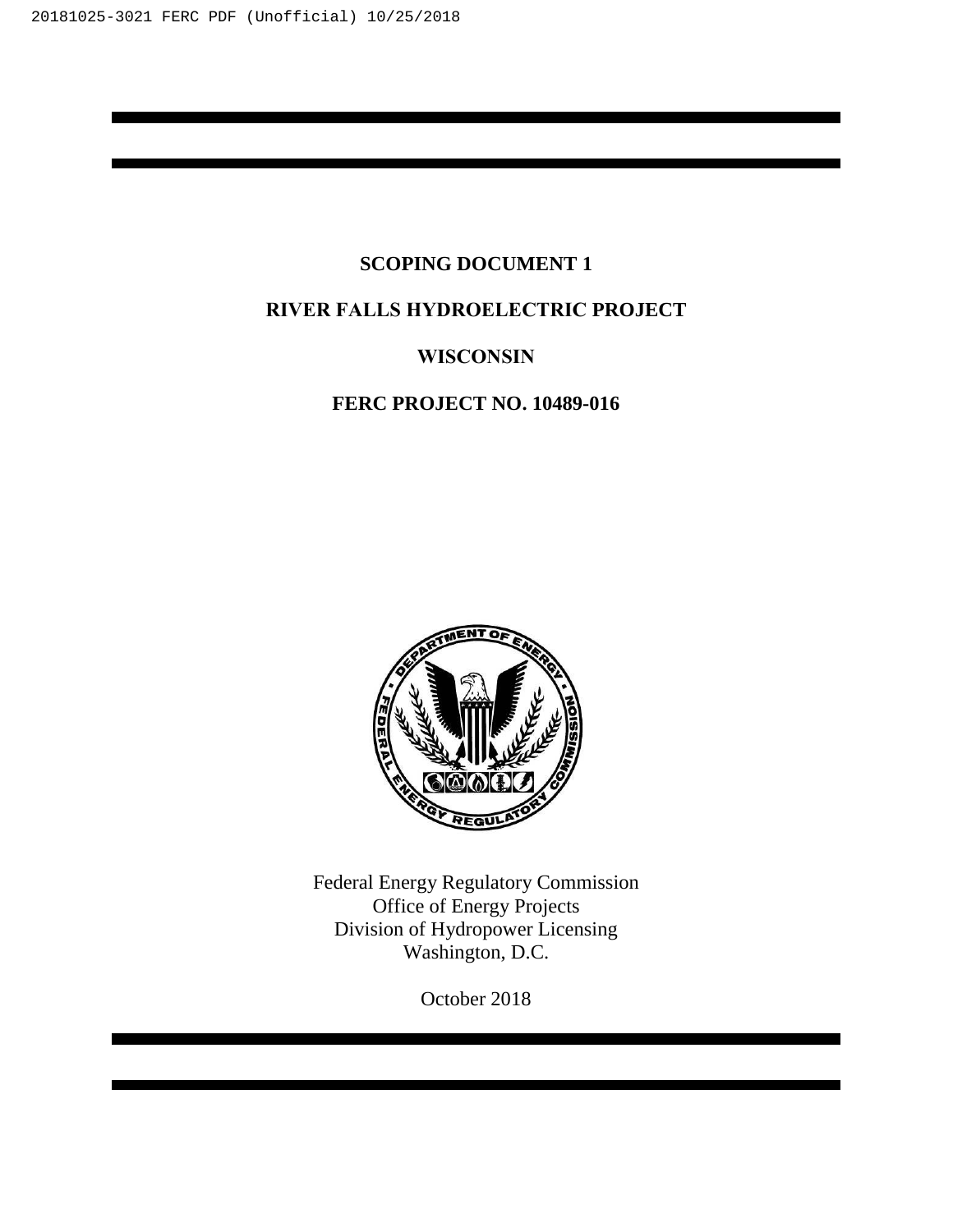# **TABLE OF CONTENTS**

| 1.0 |                                                       |  |
|-----|-------------------------------------------------------|--|
| 2.0 |                                                       |  |
|     | 2.1                                                   |  |
|     | COMMENTS, SCOPING MEETINGS, AND ENVIRONMENTAL<br>2.2  |  |
|     |                                                       |  |
|     |                                                       |  |
| 3.0 |                                                       |  |
|     | 3.1                                                   |  |
|     |                                                       |  |
|     |                                                       |  |
|     | 3.2                                                   |  |
|     |                                                       |  |
|     |                                                       |  |
|     | 3.3                                                   |  |
|     | 3.4                                                   |  |
|     | ALTERNATIVES CONSIDERED BUT ELIMINATED FROM<br>3.5    |  |
|     |                                                       |  |
|     |                                                       |  |
|     | 3.5.2                                                 |  |
|     |                                                       |  |
| 4.0 | SCOPE OF CUMULATIVE EFFECTS ANALYSIS AND              |  |
|     | 4.1                                                   |  |
|     | 4.1.1 Resources That Could Be Cumulatively Affected12 |  |
|     |                                                       |  |
|     |                                                       |  |
|     | 4.2                                                   |  |
|     |                                                       |  |
|     | 4.2.2                                                 |  |
|     | 4.2.3                                                 |  |
|     | 4.2.4                                                 |  |
|     |                                                       |  |
|     | 4.2.6                                                 |  |
|     |                                                       |  |
|     |                                                       |  |
| 5.0 |                                                       |  |
|     |                                                       |  |
| 6.0 |                                                       |  |
| 7.0 |                                                       |  |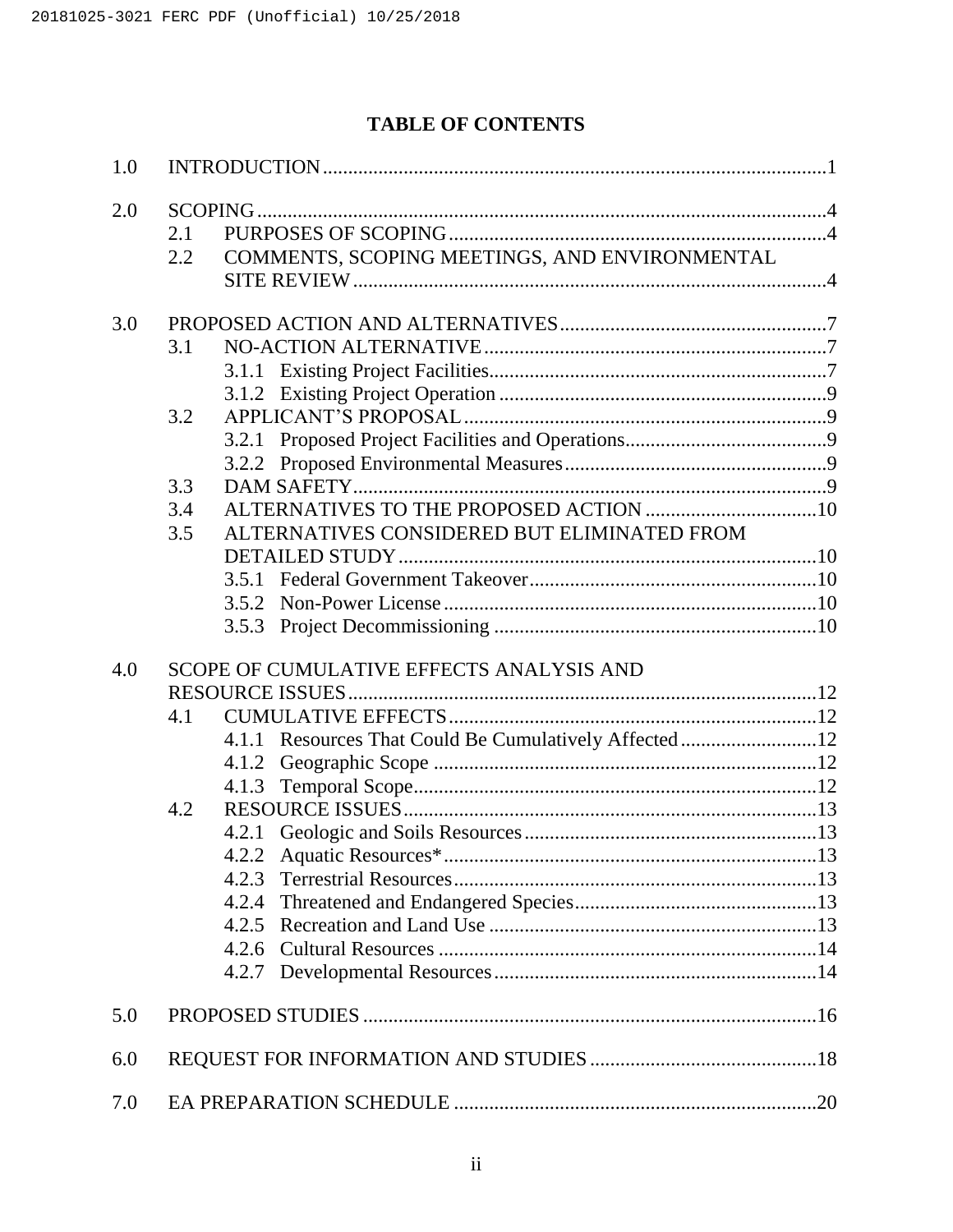| APPENDIX B: RIVER FALLS PROJECT PROCESS PLAN AND SCHEDULE30 |  |
|-------------------------------------------------------------|--|

## **LIST OF FIGURES**

| Figure 2. Project facilities for the River Falls Project (Source: City of River Falls, 2018). |  |
|-----------------------------------------------------------------------------------------------|--|
|                                                                                               |  |

## **LIST OF TABLES**

| Table 1. City of River Falls' initial study proposals for the River Falls Paper Project |  |  |  |  |
|-----------------------------------------------------------------------------------------|--|--|--|--|
|                                                                                         |  |  |  |  |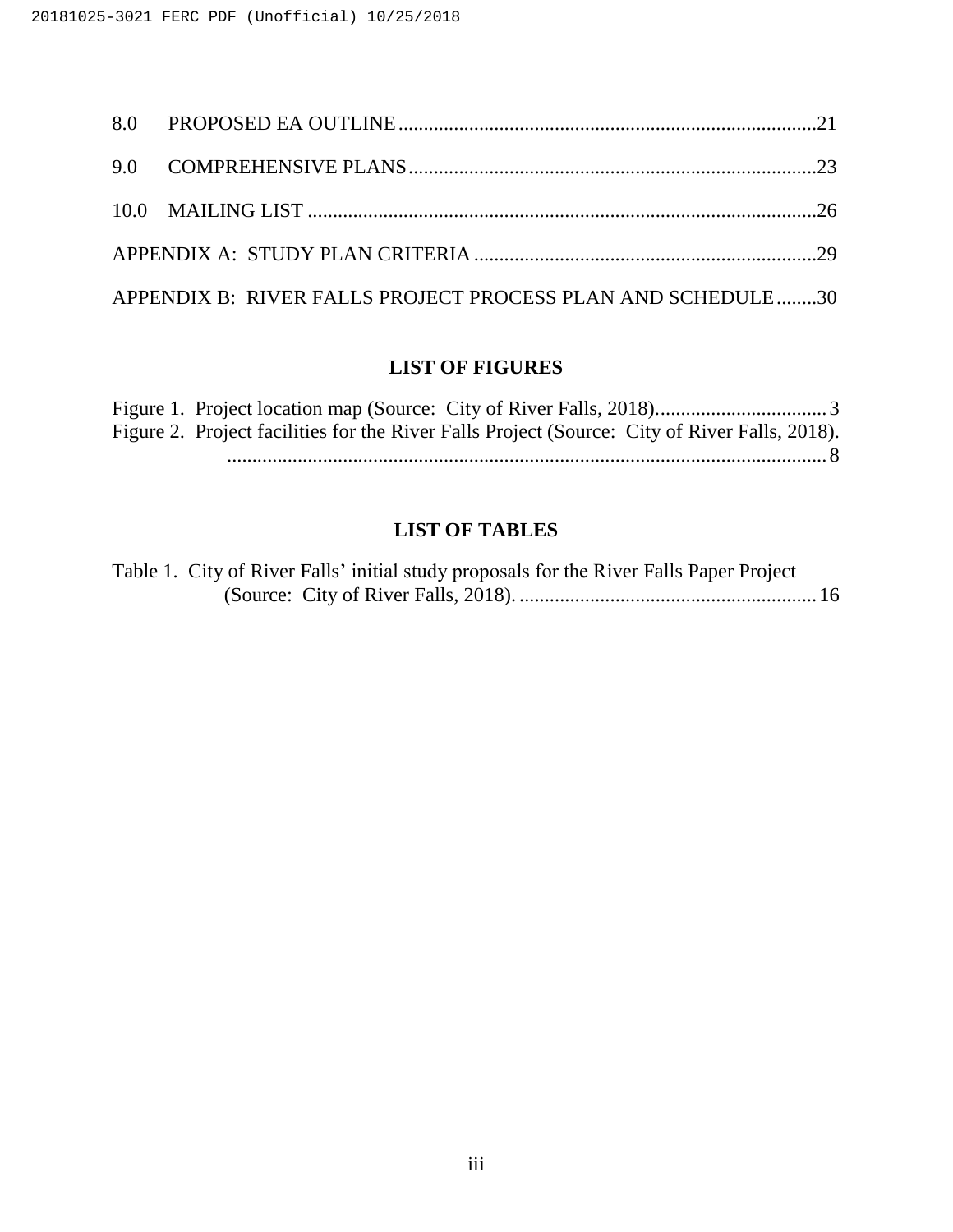#### **SCOPING DOCUMENT 1**

#### **River Falls Hydroelectric Project No. 10489-016**

#### **1.0 INTRODUCTION**

<span id="page-5-0"></span>The Federal Energy Regulatory Commission (Commission or FERC), under the authority of the Federal Power Act (FPA),**<sup>1</sup>** may issue licenses for terms ranging from 30 to 50 years for the construction, operation, and maintenance of non-federal hydroelectric projects. On August 30, 2018, the City of River Falls Municipal Utilities (City of River Falls) filed a Pre-Application Document (PAD) and Notice of Intent to seek a new license for part of the River Falls Hydroelectric Project (River Falls Project or project) (FERC Project No. 10489).<sup>2, 3</sup> The project consists of the upstream 250-kilowatt (kW) Junction Falls development and the downstream 125-kW Powell Falls development, for a total installed capacity of 375 kW. The City of River Falls proposes to apply for a subsequent license to continue operation and maintenance of the Junction Falls development. The City of River Falls also proposes to decommission the Powell Falls development and remove the dam.

The River Falls Project is located on the Kinnickinnic River in the City of River Falls in Pierce County, Wisconsin [\(figure 1\)](#page-7-0). The total annual generation of the project from 2012 through 2017 was 1,724,833 kilowatt-hours. A detailed description of the project is provided in section 3.0, *Proposed Action and Alternatives*. The project does not occupy federal land.

The National Environmental Policy Act of 1969 (NEPA),**<sup>4</sup>** the Commission's regulations, and other applicable laws require that we independently evaluate the environmental effects of relicensing the River Falls Project as proposed, and also consider reasonable alternatives to the licensee's proposed action. At this time, we intend to prepare a draft and final environmental assessment (EA) that describes and evaluates

**1** 16 U.S.C. §§ 791(a)-825(r).

 $\overline{a}$ 

**2** The current license for the River Falls Project was issued on September 27, 1988, with an effective date of December 1, 1988, for a term of 30 years, and was set to expire on August 31, 2018. *River Falls Municipal Utility*, 44 FERC ¶ 62,298 (1988).

<sup>3</sup> The license term for the River Falls Project was extended for five years and expires on August 31, 2023. *City of River Falls, Wisconsin*, 154 FERC ¶ 61,214 (2016) (March 17 Order).

**4** National Environmental Policy Act of 1969, as amended (Pub. L. 91-190. 42 U.S.C. 4321–4347, January 1, 1970, as amended by Pub. L. 94-52, July 3, 1975, Pub. L. 94-83, August 9, 1975, and Pub. L. 97-258, §4(b), September 13, 1982).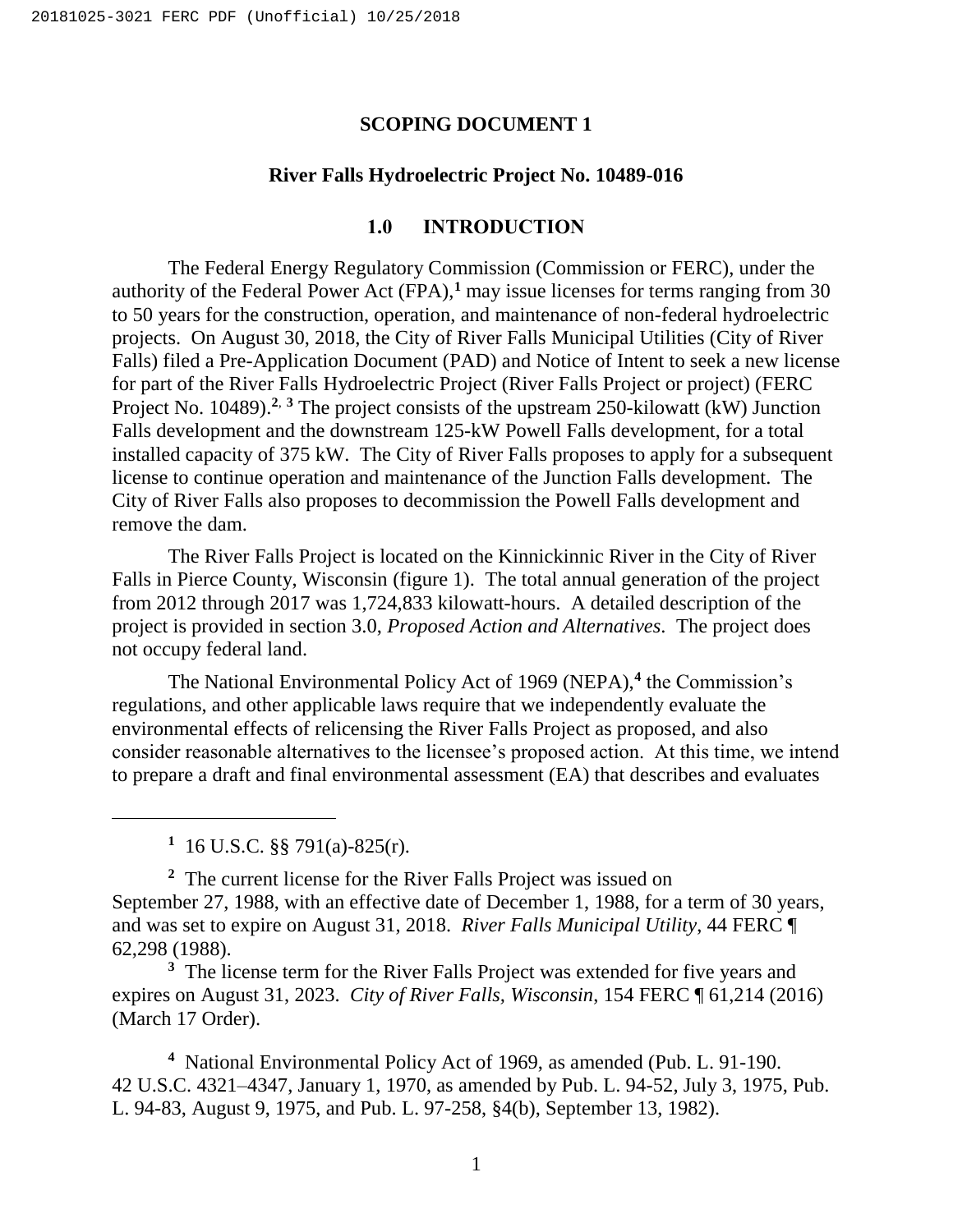the probable effects, including an assessment of the site-specific and cumulative effects, if any, of the proposed action and alternatives. The EA preparation will be supported by a scoping process to ensure that all pertinent issues are identified and analyzed.

Although our current intent is to prepare an EA, there is a possibility that an environmental impact statement (EIS) may be required. The scoping process will satisfy the NEPA scoping requirements, irrespective of whether the Commission issues an EA or an EIS.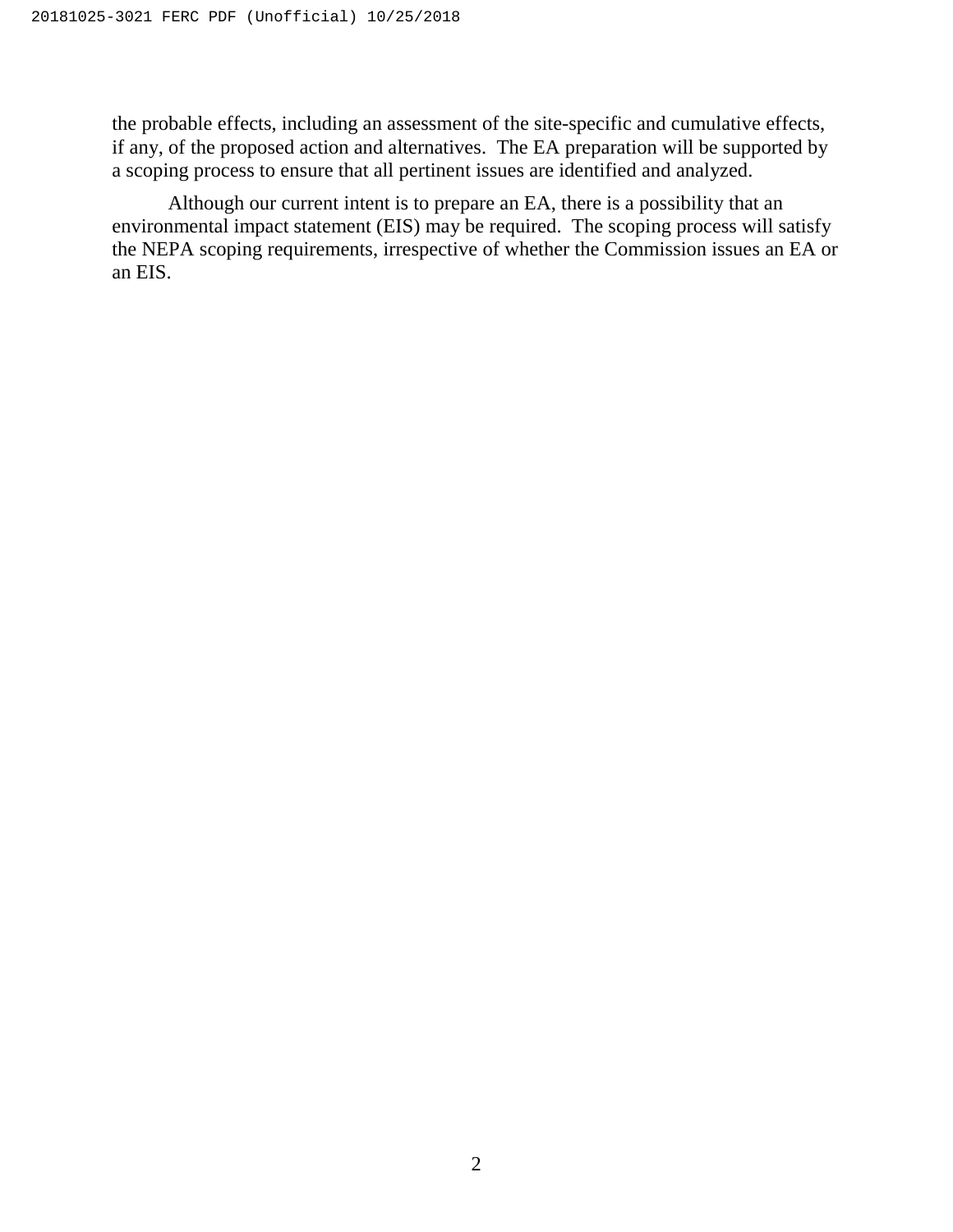

<span id="page-7-0"></span>Figure 1. Project location map (Source: City of River Falls, 2018).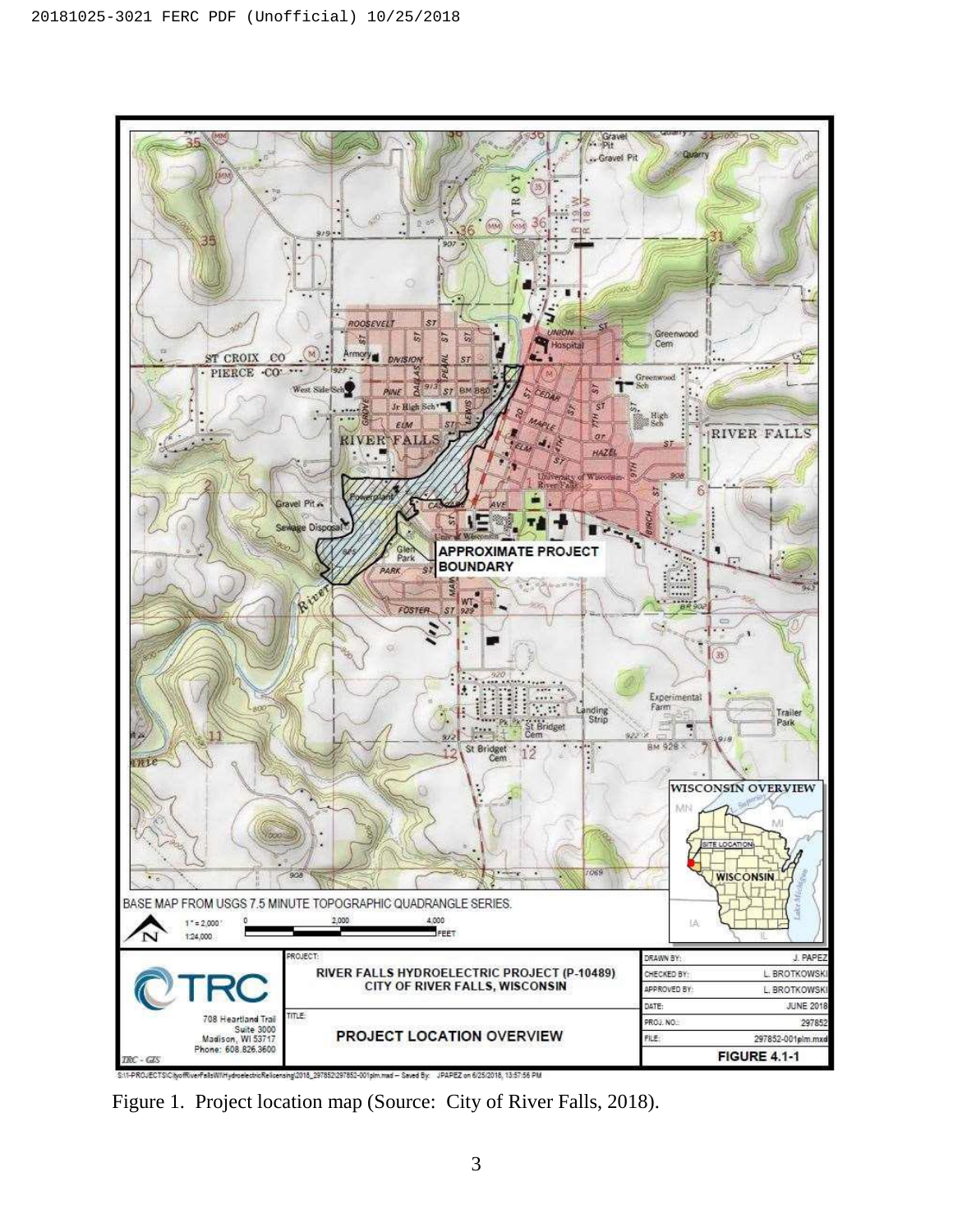#### **2.0 SCOPING**

<span id="page-8-0"></span>This Scoping Document 1 (SD1) is intended to advise all participants as to the proposed scope of the EA and to seek additional information pertinent to this analysis. This document contains: (1) a description of the scoping process and schedule for the development of the EA; (2) a description of the applicant's proposed action and alternatives; (3) a preliminary identification of environmental issues and proposed studies; (4) a request for comments and information; (5) a proposed EA outline; and (6) a preliminary list of comprehensive plans that are applicable to the project.

### <span id="page-8-1"></span>**2.1 PURPOSES OF SCOPING**

Scoping is the process used to identify issues, concerns, and opportunities for enhancement or mitigation associated with a proposed action. According to NEPA, the scoping process should be conducted during the early planning stages of a project. The purposes of the scoping process are as follows:

- invite participation of federal, state, and local resource agencies; Indian tribes; non-governmental organizations (NGOs); and the public to identify significant environmental and socioeconomic issues related to the proposed project;
- determine the resource issues, depth of analysis, and significance of issues to be addressed in the EA;
- identify how the project would or would not contribute to cumulative effects in the project area;
- identify reasonable alternatives to the proposed action that should be evaluated in the EA;
- solicit from participants available information on the resources at issue, including existing information and study needs; and
- determine the resource areas and potential issues that do not require detailed analysis during review of the project.

## <span id="page-8-2"></span>**2.2 COMMENTS, SCOPING MEETINGS, AND ENVIRONMENTAL SITE REVIEW**

During preparation of the EA, there will be several opportunities for the resource agencies, Indian tribes, NGOs, and public to provide input. These opportunities occur:

- during the public scoping process and study plan meetings, when we solicit oral and written comments regarding the scope of the issues and analysis for the EA;
- in response to the Commission's notice that the project is ready for environmental analysis; and
- after issuance of the EA, when we solicit written comments on the EA.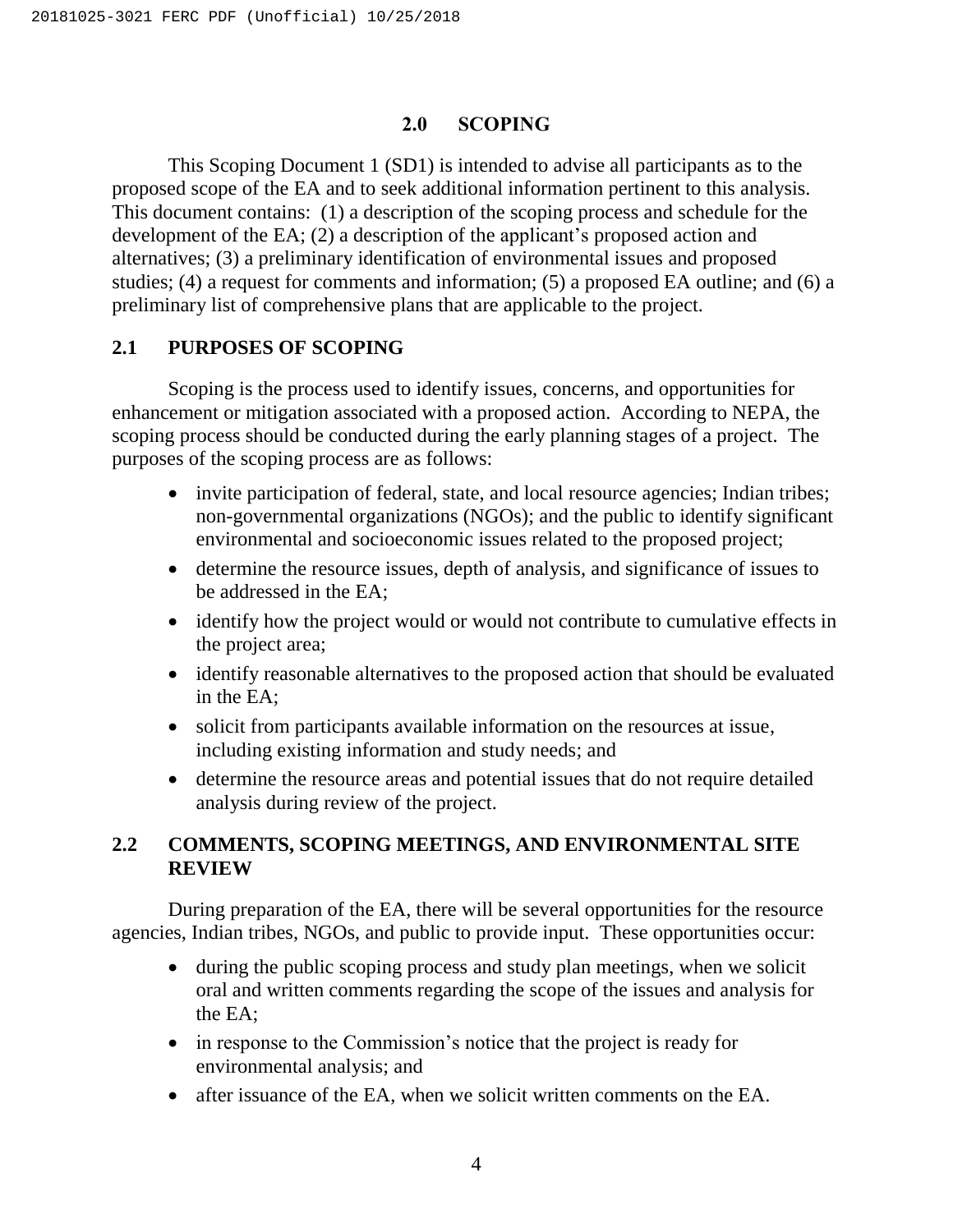In addition to written comments solicited by this SD1, we will hold two public scoping meetings and an environmental site review in the vicinity of the project. A daytime meeting will focus on concerns of resource agencies, NGOs, and Indian tribes, while an evening meeting will focus on receiving input from the public. We invite all interested agencies, Indian tribes, NGOs, and individuals to attend one or both of the meetings to assist us in identifying the scope of environmental issues that should be analyzed in the EA. All interested parties are also invited to participate in the environmental site review. The times and location of the meetings and environmental site review are as follows:

#### **Evening Scoping Meeting**

| Date and Time:       | Thursday, November 15, 2018 at 6:30 p.m.   |
|----------------------|--------------------------------------------|
| Location:            | <b>River Falls City Hall Training Room</b> |
|                      | 222 Lewis Street                           |
|                      | River Falls, WI 54022                      |
| <b>Phone Number:</b> | $(715)$ 425-0900                           |

#### **Environmental Site Review**

| Date and Time: | Thursday, November 15, 2018 at 1:00 p.m.                           |
|----------------|--------------------------------------------------------------------|
| Location:      | River Falls Hydroelectric Project. Participants should meet at the |
|                | Old Power Plant at Junction Falls dam, located at 401 S. Winter    |
|                | Street, River Falls, WI, 54022.                                    |

### **Daytime Scoping Meeting**

| Date and Time: | Friday, November 16, 2018 at 9:00 a.m.   |
|----------------|------------------------------------------|
| Location:      | <b>River Falls City Council Chambers</b> |
|                | 222 Lewis Street                         |
|                | River Falls, WI 54022                    |
| Phone Number:  | $(715)$ 425-0900                         |

If you plan to attend the environmental site review, please email Kevin Westhuis, Utility Director of the City of River Falls Municipal Utilities, at [kwesthuis@rfcity.org](mailto:email@.com) (preferred contact) or (715) 426-3442 by Friday November 9, 2018, and indicate how many participants will be attending with you. The City of River Falls' safety policies require that all environmental site review participants wear sturdy footwear; no open toe, sandals, high heels, etc.

The scoping meetings will be recorded by a court reporter, and all statements (verbal and written) will become part of the Commission's public record for the project. These meetings are posted on the Commission's calendar located on the internet at [http://www.ferc.gov/EventCalendar/EventsList.aspx?View=monthview.](http://www.ferc.gov/EventCalendar/EventsList.aspx?View=monthview) Before each meeting, all individuals who attend, especially those who intend to make statements, will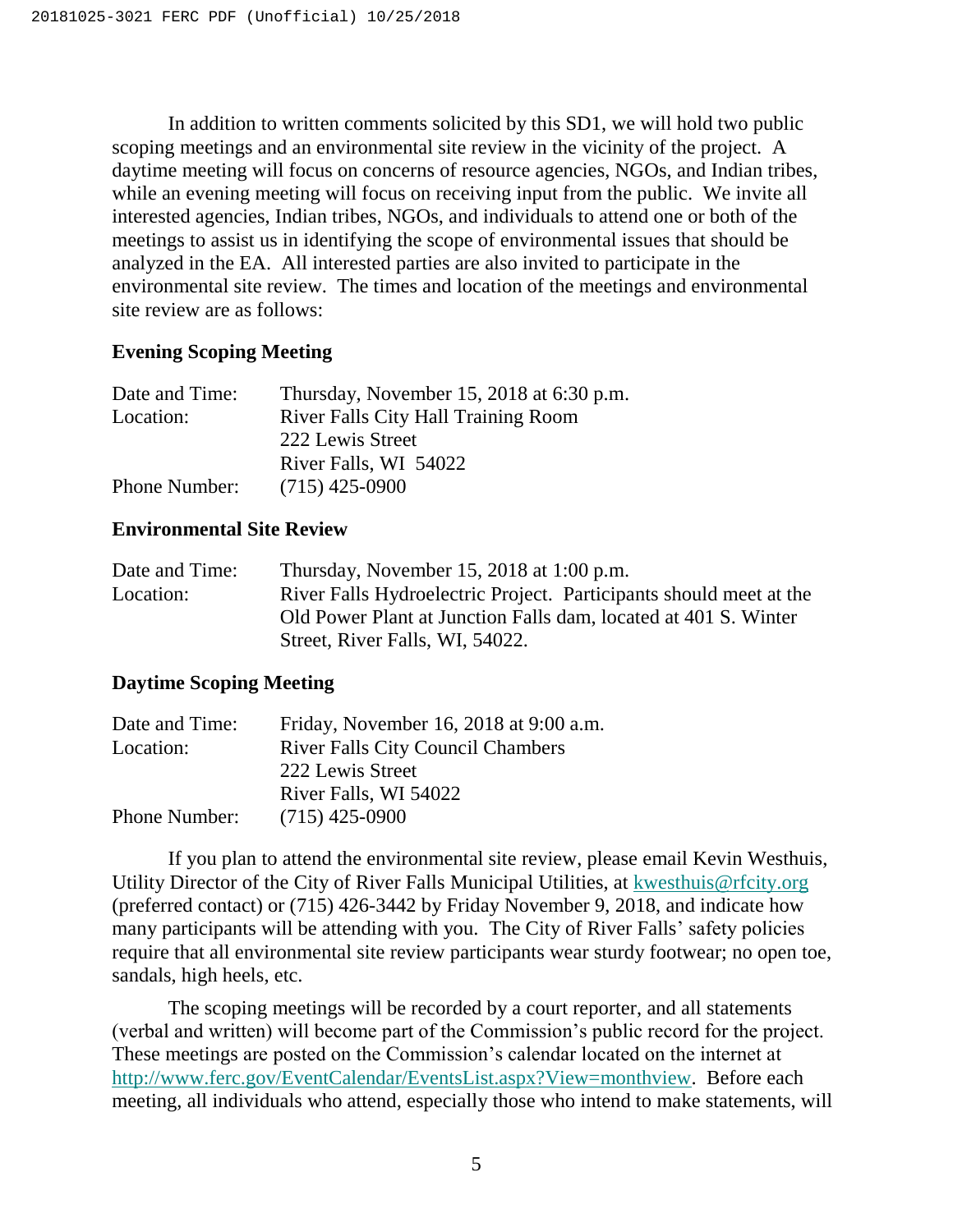be asked to sign in and clearly identify themselves for the record. Interested parties who choose not to speak or who are unable to attend the scoping meetings may provide written comments and information to the Commission as described in section 6.0, *Request for Information and Studies*.

Meeting participants should come prepared to discuss their issues and/or concerns as they pertain to the relicensing of the upper Junction Falls development and the decommissioning of the lower Powell Falls development of the River Falls Project. It is advised that participants review the PAD in preparation for the scoping meetings. Copies of the PAD are available for review at the Commission in the Public Reference Room or may be viewed on the Commission's website [\(www.ferc.gov\)](http://www.ferc.gov/), using the "eLibrary" link. Enter the docket number, P-10489, to access the documents. For assistance, contact FERC Online Support at [FERCOnlineSupport@ferc.gov](mailto:FERCOnlineSupport@ferc.gov) or toll free at 1-866-208-3676, or for TTY, (202) 502-8659. A copy of the PAD is also available for inspection and reproduction at the following address: City of River Falls, 222 Lewis Street, River Falls, WI 54022. Lastly, a copy of the PAD can also be obtained from City of River Falls' relicensing website (http://www.rfmu.org/582/Hydroelectric-Relicensing).

Following the scoping meetings and comment period, all issues raised will be reviewed and decisions made on the level of analysis needed. If preliminary analysis indicates that any issues presented in this scoping document have little potential for causing significant effects, the issue(s) will be identified and the reasons for not providing a more detailed analysis will be given in the EA.

If we receive no substantive comments on SD1, we will not prepare a Scoping Document 2 (SD2). Otherwise, we will issue SD2 to address any substantive comments received. The SD2 will be issued for informational use only; no response will be required. The EA will address recommendations and input received during the scoping process.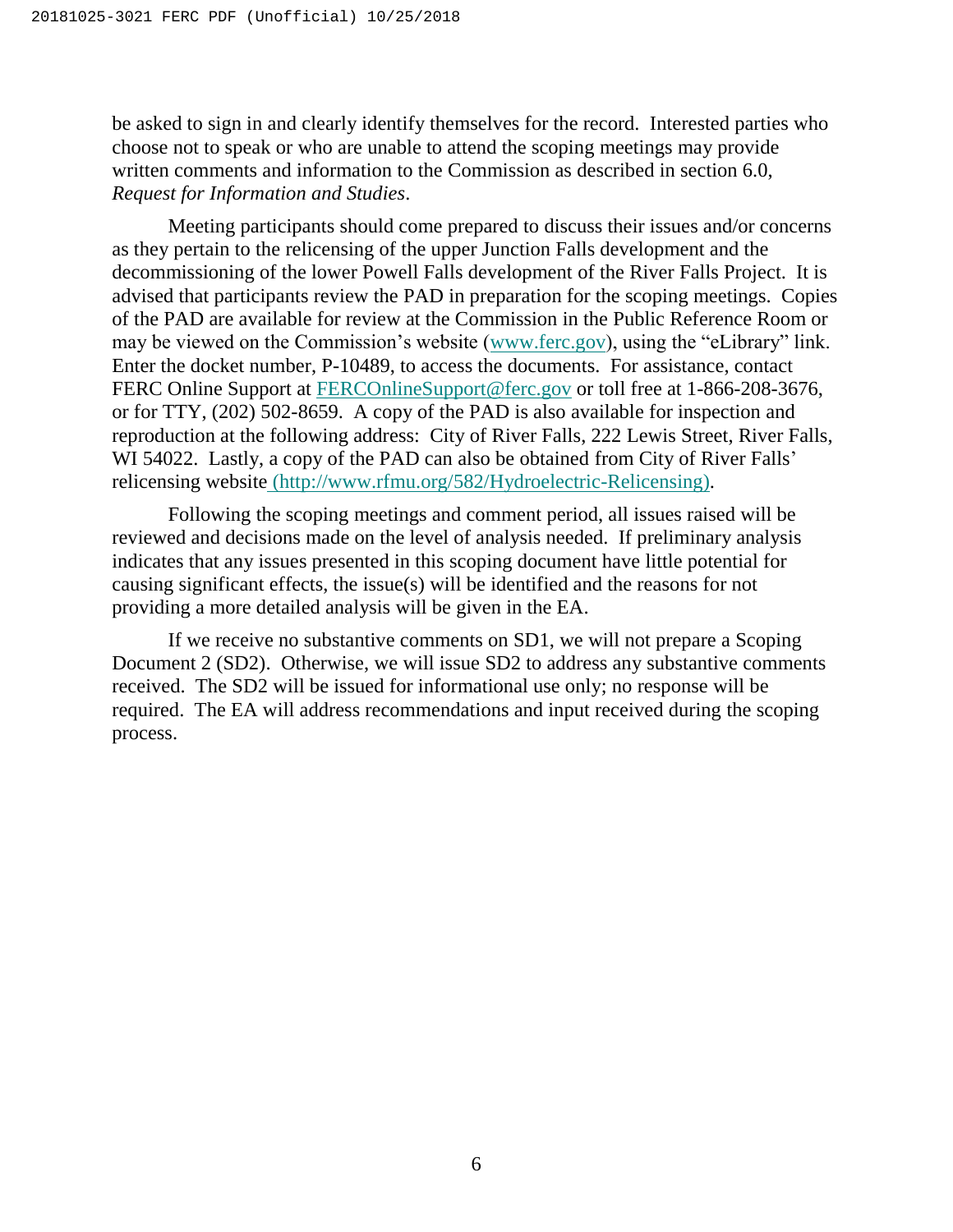#### **3.0 PROPOSED ACTION AND ALTERNATIVES**

<span id="page-11-0"></span>In accordance with NEPA, the environmental analysis will consider the following alternatives, at a minimum: (1) the no-action alternative, (2) the applicant's proposed action, and (3) alternatives to the proposed action.

#### <span id="page-11-1"></span>**3.1 NO-ACTION ALTERNATIVE**

Under the no-action alternative, the River Falls Project would continue to operate both the Junction Falls development and the Powell Falls development as required by the current project license (*i.e.*, there would be no change to the existing environment). No new environmental protection, mitigation, or enhancement (PM&E) measures would be implemented. We use this alternative to establish baseline environmental conditions for comparison with other alternatives.

#### <span id="page-11-2"></span>**3.1.1 Existing Project Facilities**

The River Falls project boundary is shown in [figure 2.](#page-12-0)

The River Falls Project's two developments consist of the following facilities:

Junction Falls development: (1) a 140-foot-long, 32-foot-high concrete dam; (2) an impoundment with a surface area of 15.5 acres; (3) a 200-foot-long, 6-foot-diameter penstock; (4) a powerhouse containing one generating unit rated at 250 kW; (5) a 50 foot-long transmission line; and (6) appurtenant facilities.

Powell Falls development: (1) a 110-foot-long, 16.5-foot-high concrete dam; (2) an impoundment with a surface area of 15.4 acres; (3) a powerhouse containing one generating unit rated at 125 kW; (4) a 2,500-foot-long transmission line; and (5) appurtenant facilities.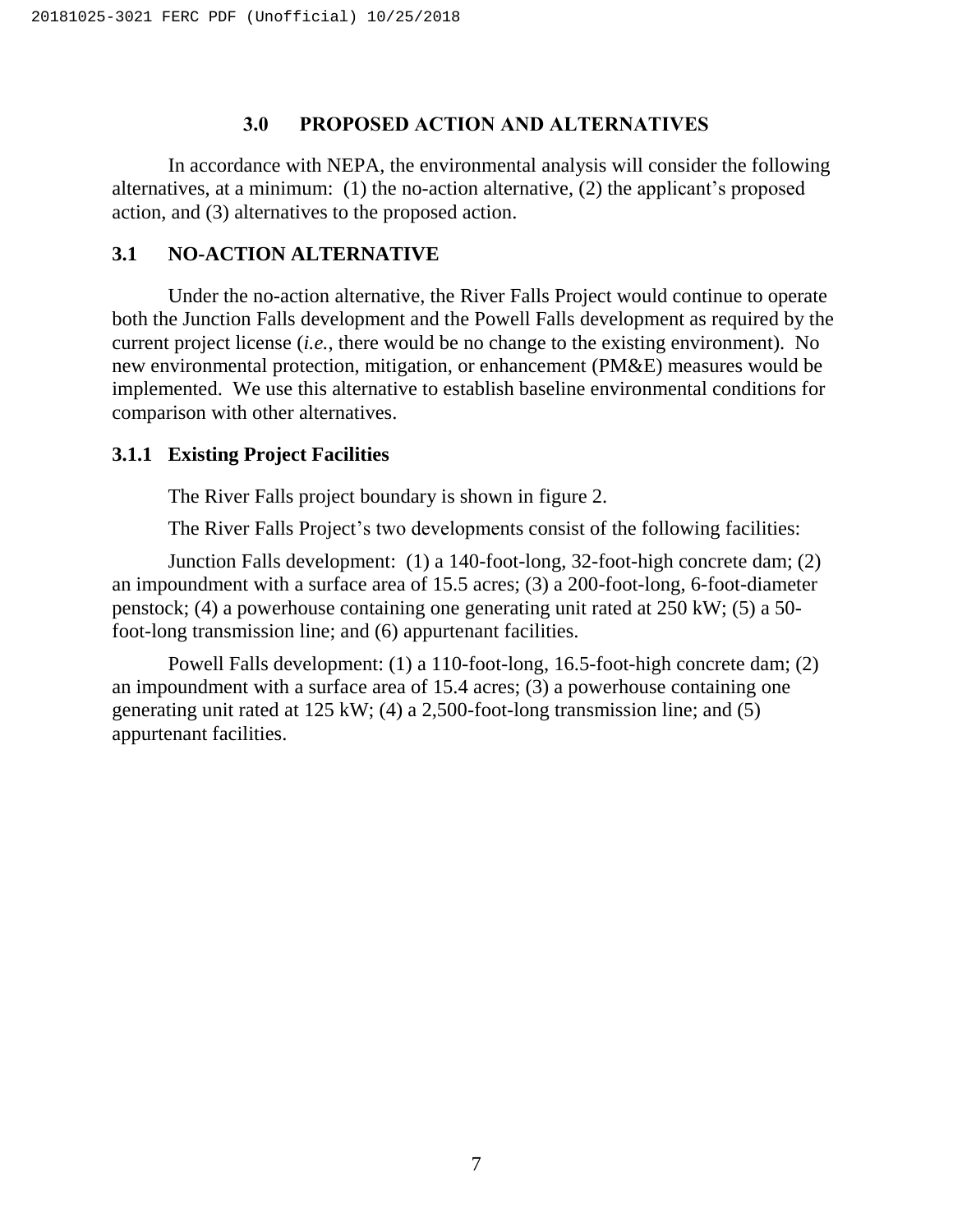

<span id="page-12-0"></span>Figure 2. Project boundary for the River Falls Project (Source: City of River Falls, 2018).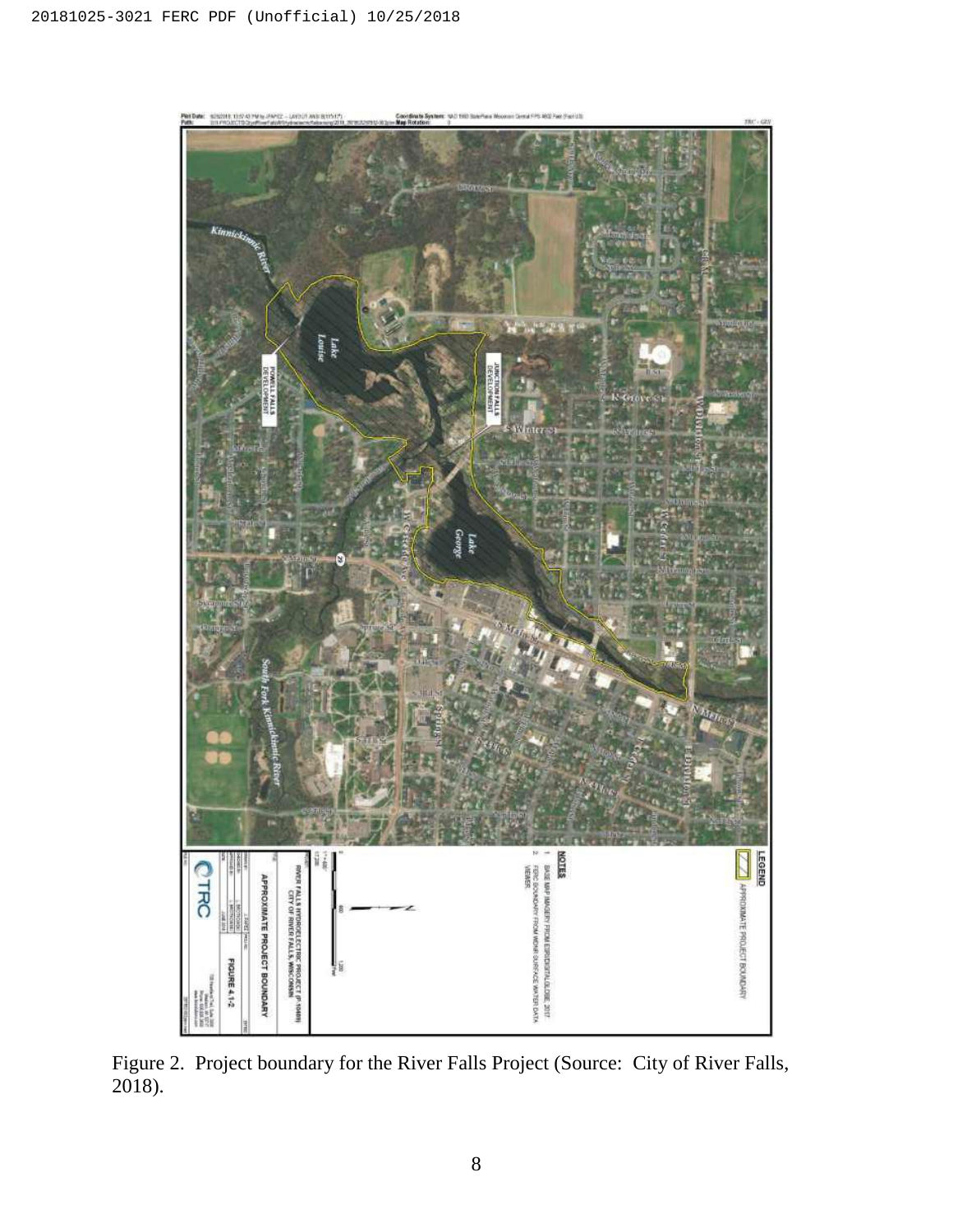#### <span id="page-13-0"></span>**3.1.2 Existing Project Operation**

The River Falls Project is operated as a run-of-river project at both developments.

### <span id="page-13-1"></span>**3.2 APPLICANT'S PROPOSAL**

#### <span id="page-13-2"></span>**3.2.1 Proposed Project Facilities and Operations**

The City of River Falls proposes to continue to operate the Junction Falls development in a run-of-river mode. No new or upgraded facilities, structural changes, or operational changes are proposed for this development during the term of the new license.

The City of River Falls additionally proposes to decommission the Powell Falls development and remove the dam by 2026. The City of River Falls proposes to submit a decommissioning plan with the final license application.

#### <span id="page-13-3"></span>**3.2.2 Proposed Environmental Measures**

The City of River Falls is not proposing any new protection, mitigation, or enhancement measures (PM&E measures) for the Junction Falls development. The City of River Falls would continue to operate the Junction Falls development in run-of-river mode and provide access to the project's recreation facilities.

The City of River Falls proposes to decommission the Powell Falls development and remove the Powell Falls dam by 2026. As such, the City of River Falls proposes to develop a decommissioning plan that will include measures to avoid or mitigate effects on soils and sediment, water quality, fish and aquatic habitat, wildlife, special-status species, terrestrial, recreation, and cultural resources associated with removing the dam. The potential need for additional PM&E measures for both developments will be evaluated during the relicensing process.

#### <span id="page-13-4"></span>**3.3 DAM SAFETY**

It is important to note that dam safety constraints may exist and should be taken into consideration in the development of proposals and alternatives considered in the pending proceeding. For example, proposed modifications to the dam structure, such as the addition of flashboards or fish passage facilities, could impact the integrity of the dam structure. As the proposal and alternatives are developed, the applicant must evaluate the effects and ensure that the project would meet the Commission's dam safety criteria found in Part 12 of the Commission's regulations and the Engineering Guidelines [\(http://www.ferc.gov/industries/hydropower/safety/guidelines/eng-guide.asp\)](http://www.ferc.gov/industries/hydropower/safety/guidelines/eng-guide.asp).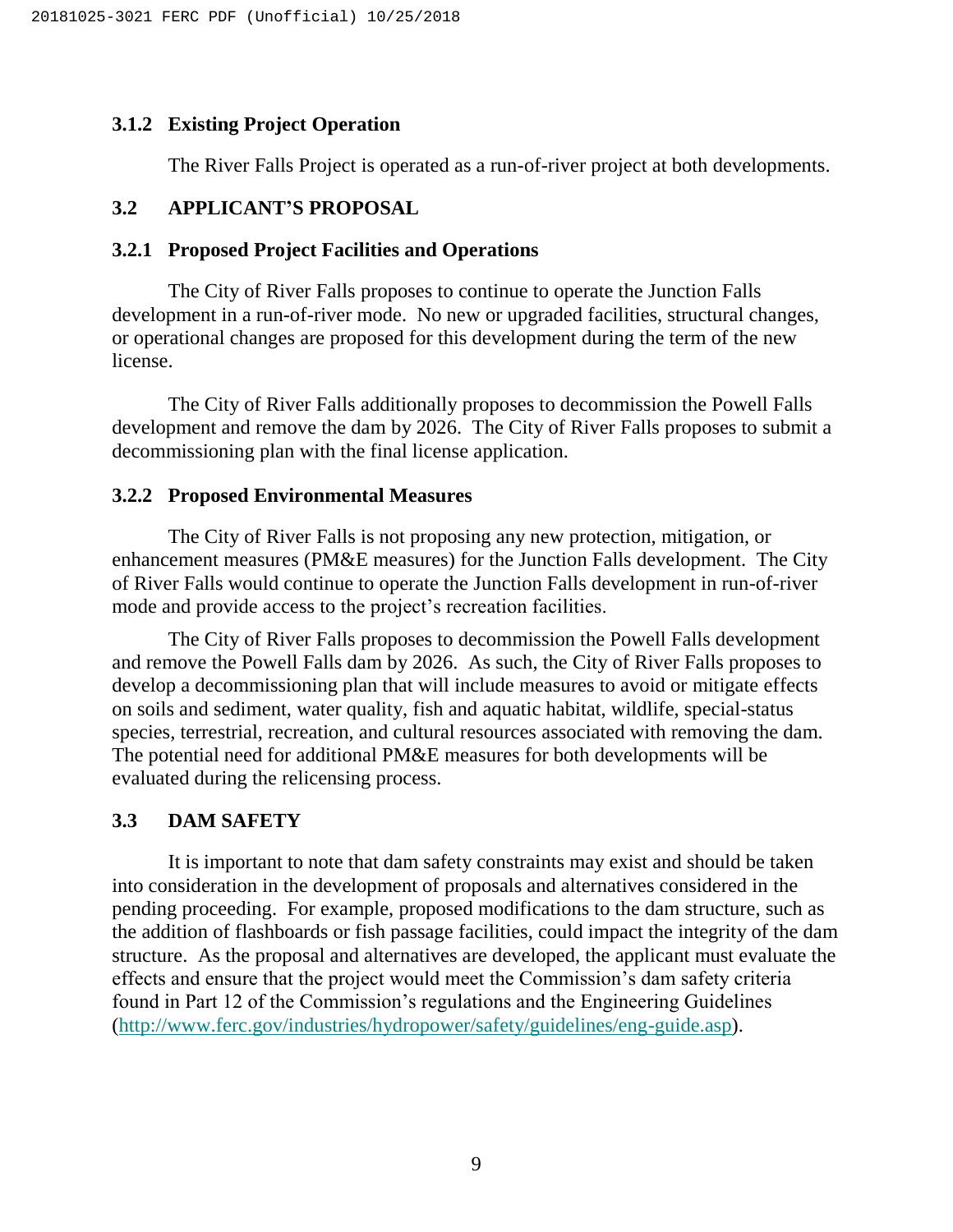#### <span id="page-14-0"></span>**3.4 ALTERNATIVES TO THE PROPOSED ACTION**

Commission staff will consider and assess all alternative recommendations for operational or facility modifications, as well as environmental measures identified by staff, federal and state agencies, Indian tribes, NGOs, and the public.

## <span id="page-14-1"></span>**3.5 ALTERNATIVES CONSIDERED BUT ELIMINATED FROM DETAILED STUDY**

At present, we propose to eliminate the following alternatives from detailed study in the EA.

#### <span id="page-14-2"></span>**3.5.1 Federal Government Takeover**

In accordance with 18 C.F.R. § 16.14 of the Commission's regulations, a federal department or agency may file a recommendation that the United States exercise its right to take over a hydroelectric power project with a license that is subject to sections 14 and 15 of the FPA.**<sup>5</sup>** We do not consider federal takeover to be a reasonable alternative. Federal takeover of the project would require congressional approval. While that fact alone would not preclude further consideration of this alternative, there is currently no evidence showing that federal takeover should be recommended to Congress. No party has suggested that federal takeover would be appropriate, and no federal agency has expressed interest in operating the project.

#### <span id="page-14-3"></span>**3.5.2 Non-Power License**

A non-power license is a temporary license the Commission would terminate whenever it determines that another governmental agency is authorized and willing to assume regulatory authority and supervision over the lands and facilities covered by the non-power license. At this time, no governmental agency has suggested a willingness or ability to take over the project. No party has sought a non-power license, and we have no basis for concluding that the River Falls Project should no longer be used to produce power. Thus, we do not consider a non-power license a reasonable alternative to relicensing the project.

#### <span id="page-14-4"></span>**3.5.3 Project Decommissioning**

 $\overline{\phantom{a}}$ 

Decommissioning of the upper Junction Falls development could be accomplished with or without removal of some, or all, project facilities. Either alternative would require denying the relicense application for the Junction Falls development and surrender or termination of the existing license with appropriate conditions. There would be significant costs involved with decommissioning the development and/or removing

**5** 16 U.S.C. §§ 791(a)-825(r).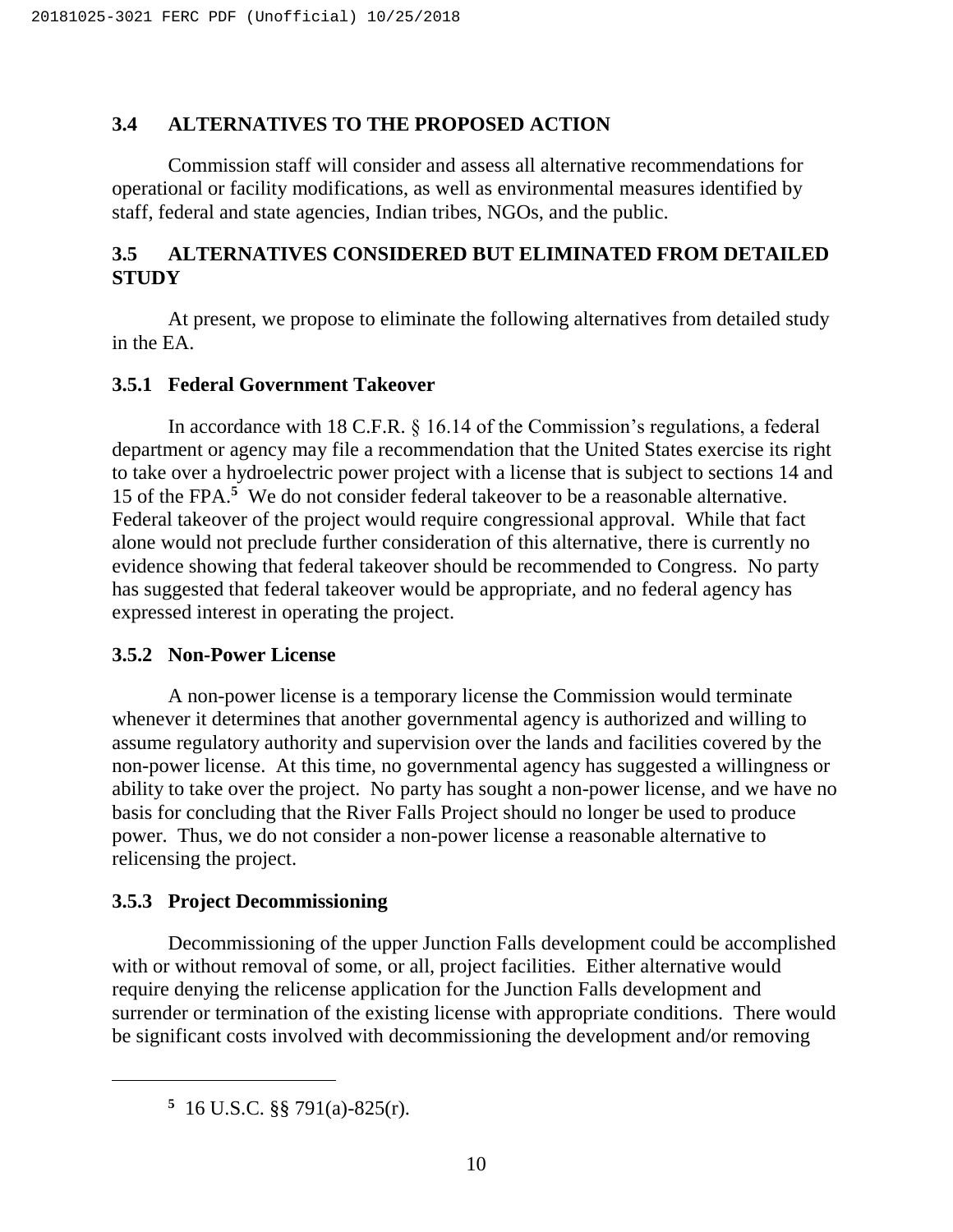any project facilities. The development provides a viable, safe, and clean renewable source of power to the region. With decommissioning, the development would no longer be authorized to generate power.

No party has suggested project decommissioning for the Junction Falls development would be appropriate in this case, and we have no basis for recommending it. Thus, we do not consider project decommissioning for the Junction Falls development a reasonable alternative to relicensing the project with appropriate environmental measures.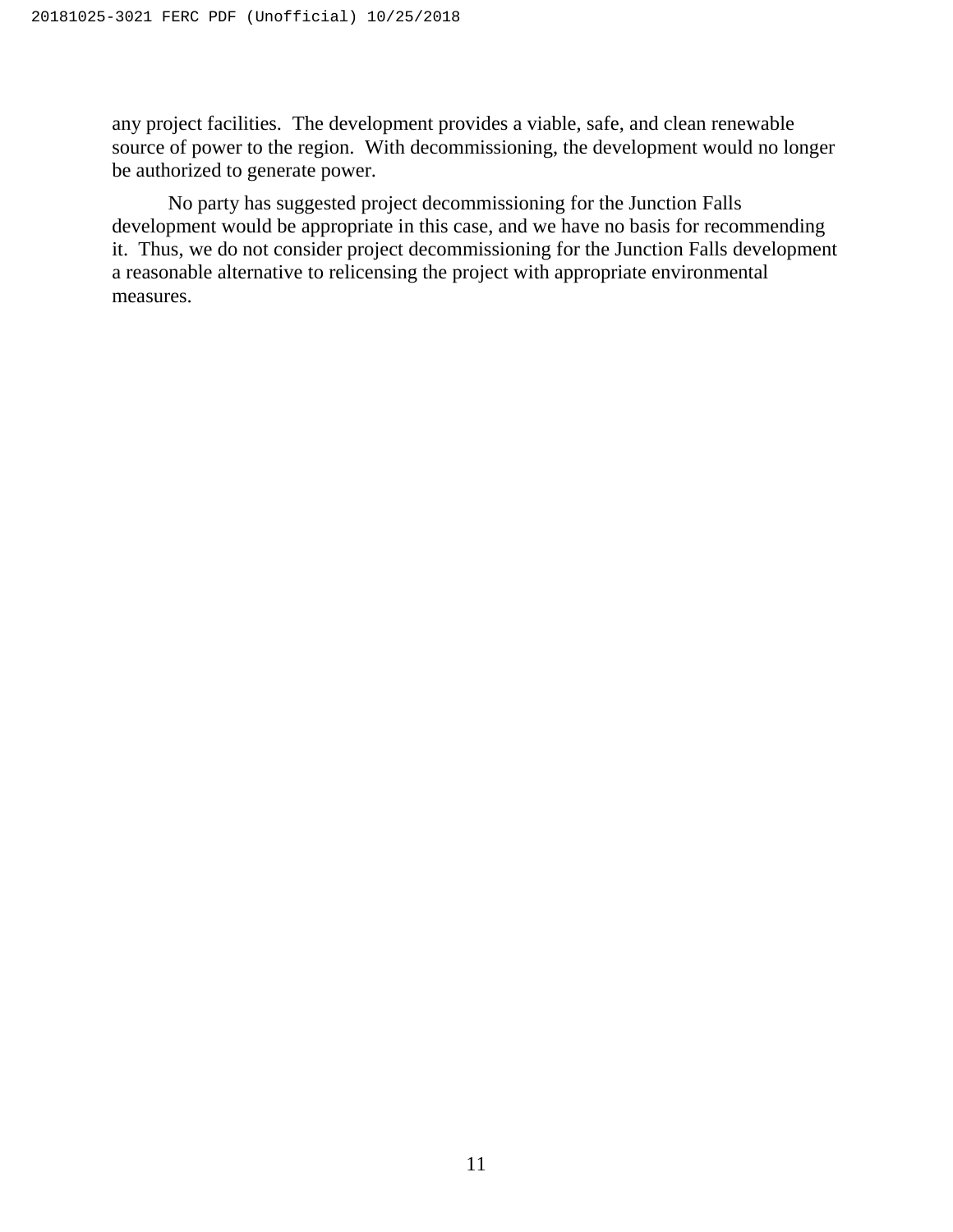### **4.0 SCOPE OF CUMULATIVE EFFECTS ANALYSIS AND RESOURCE ISSUES**

## <span id="page-16-1"></span><span id="page-16-0"></span>**4.1 CUMULATIVE EFFECTS**

According to the Council on Environmental Quality's regulations for implementing NEPA (40 C.F.R. § 1508.7), a cumulative effect is the effect on the environment that results from the incremental effect of the action when added to other past, present, and reasonably foreseeable future actions, regardless of what agency (federal or non-federal) or person undertakes such other actions. Cumulative effects can result from individually minor, but collectively significant, actions taking place over a period of time, including hydropower and other land and water development activities.

### <span id="page-16-2"></span>**4.1.1 Resources That Could Be Cumulatively Affected**

Based on information in the PAD for the River Falls Project, and preliminary staff analysis, we have identified soils and sediment, water quality, and aquatic species and habitat as resources that could be cumulatively affected by the continued operation and maintenance of the Junction Falls development in combination with the decommissioning of the Powell Falls development and other activities in the Kinnickinnic and St Croix rivers.

### <span id="page-16-3"></span>**4.1.2 Geographic Scope**

Our geographic scope of analysis for cumulatively affected resources is defined by the physical limits or boundaries of: (1) the proposed action's effect on the resources, and (2) contributing effects from other hydropower and non-hydropower activities within the St. Croix River Basin. We have identified the geographic scope for soils and sediment, water quality, and aquatic species and habitat to include the Kinnickinnic River from the upstream end of the project boundary to the confluence of the St Croix and Mississippi rivers approximately 16 miles downstream of the project. We chose this geographic scope because the continued operation of the Junction Falls development in combination with the decommissioning of the Powell Falls development and other activities in and along the Kinnickinnick and St Croix rivers may effect soils and sediment, water quality, and aquatic species and habitat in the identified area.

## <span id="page-16-4"></span>**4.1.3 Temporal Scope**

The temporal scope of our cumulative effects analysis in the EA will include a discussion of the past, present, and reasonably foreseeable future actions and their effects on each resource that could be cumulatively affected. Based on the potential term of a new license, the temporal scope will look 30 to 50 years into the future, concentrating on the effect on the resources from reasonably foreseeable future actions. The historical discussion will, by necessity, be limited to the amount of available information for each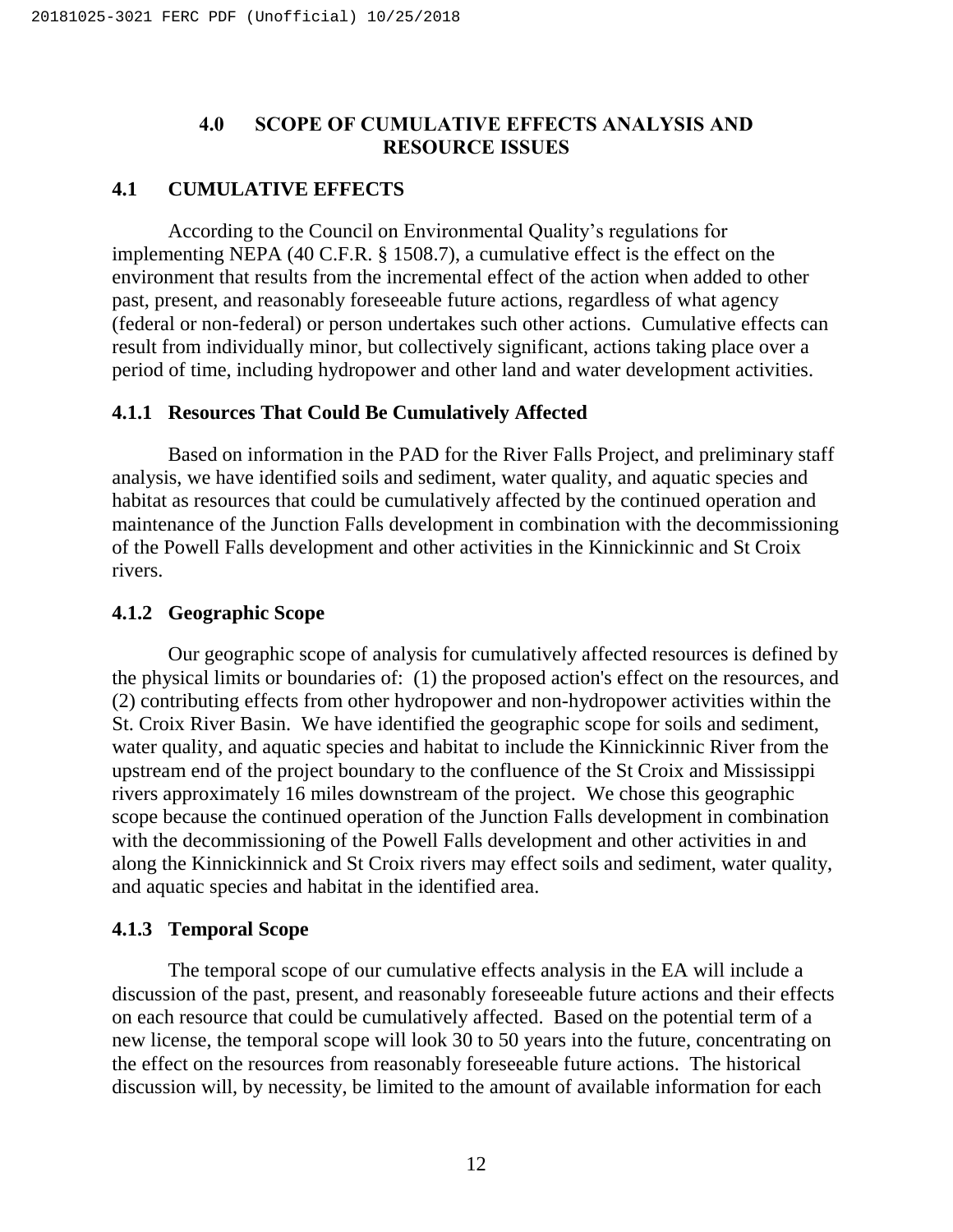resource. The quality and quantity of information, however, diminishes as we analyze resources further away in time from the present.

## <span id="page-17-0"></span>**4.2 RESOURCE ISSUES**

In this section, we present a preliminary list of environmental issues to be addressed in the EA. We identified these issues, which are listed by resource area, by reviewing the PAD and the Commission's record for the River Falls Project. This list is not intended to be exhaustive or final, but contains those issues raised to date that could have substantial effects. After the scoping process is complete, we will review the list and determine the appropriate level of analysis needed to address each issue in the EA. Those issues identified by an asterisk (\*) will be analyzed for both cumulative and sitespecific effects.

### *Junction Falls*

### <span id="page-17-1"></span>**4.2.1 Geologic and Soils Resources\***

 Effects of continued project operation on sediment transport within and downstream of the project.

### <span id="page-17-2"></span>**4.2.2 Aquatic Resources\***

- Effects of continued project operation on water quality within and downstream of the project.
- Effects of continued project operation on aquatic species and habitat in the impoundment and downstream of the project.

### <span id="page-17-3"></span>**4.2.3 Terrestrial Resources**

 Effects of continued project operation on riparian, littoral, and wetland habitat and associated wildlife.

### <span id="page-17-4"></span>**4.2.4 Threatened and Endangered Species**

 Effects of continued project operation and maintenance on the following federally listed threatened and endangered species: (1) northern long-eared bat; (2) prairie bush-clover; and (3) the Higgins eye, snuffbox, and spectaclecase mussels.

### <span id="page-17-5"></span>**4.2.5 Recreation**

 Effects of the continued project operation and maintenance on public access and recreational opportunities at the project.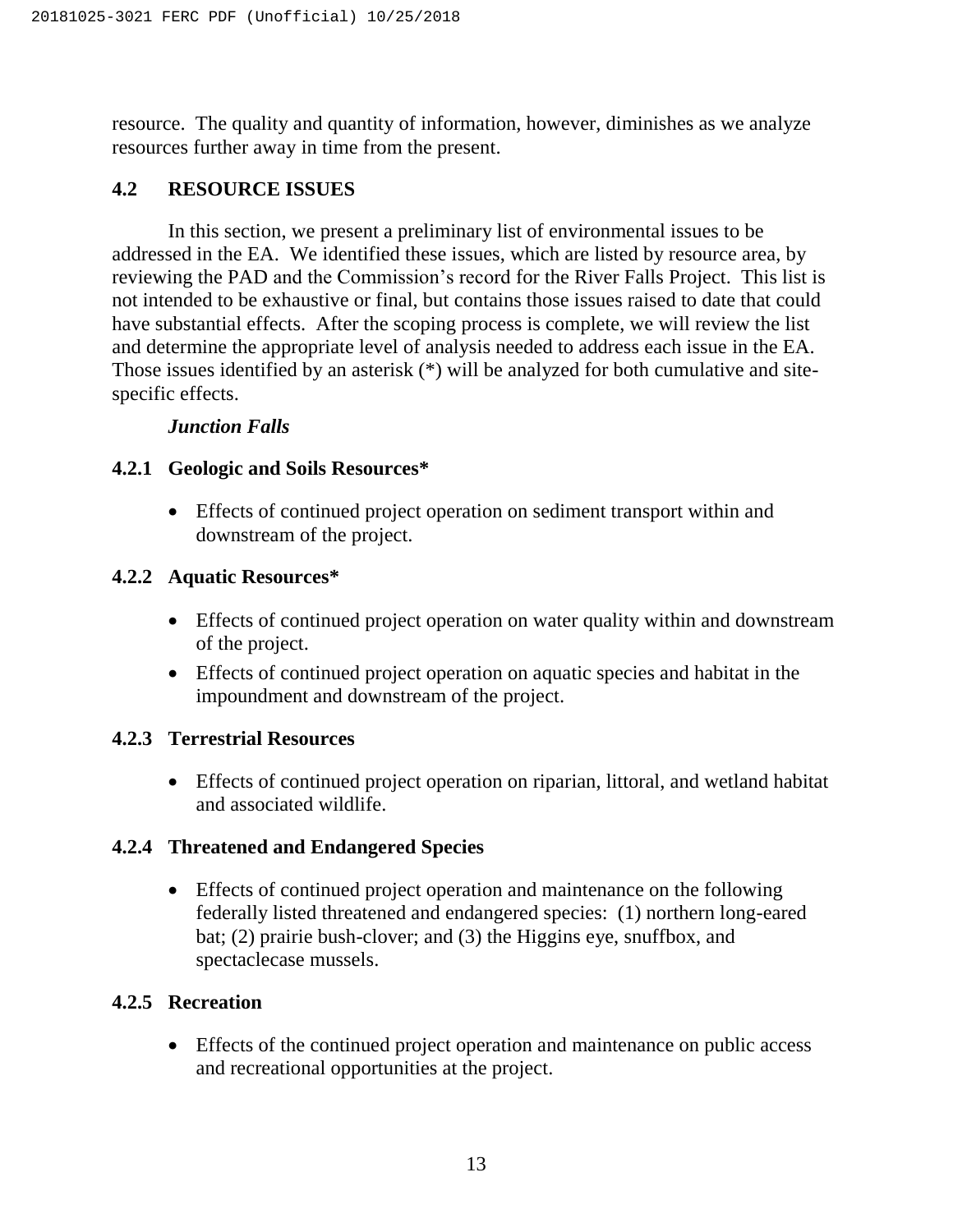Adequacy of existing and proposed public access and recreational facilities at the project to meet current and future recreational demand.

### <span id="page-18-1"></span><span id="page-18-0"></span>**4.2.6 Cultural Resources**

 Effects of continued project operation on properties that are included in or eligible for inclusion in the National Register of Historic Places.

### **4.2.7 Developmental Resources**

Effect of the proposed environmental measures costs on project's economics.

### *Powell Falls*

### **4.2.8 Geologic and Soils Resources\***

- Effects of removing the Powell Falls dam on shoreline and streambank erosion in the project.
- Effects of removing the Powell Falls dam on sediment and contaminant mobilization within and downstream of the project area.

## **4.2.9 Aquatic Resources\***

- Effects of the removing the Powell Falls dam on water quality within the project area and downstream of the development.
- Effects of removing the Powell Falls dam on aquatic species and habitat in the impoundment and downstream of the development.

### **4.2.10 Terrestrial Resources**

- Effects of removing the Powell Falls dam on local plant communities.
- Effects of removing the Powell Falls dam on adjacent wetlands and associated wildlife.

### **4.2.11 Threatened and Endangered Species**

 Effects of removing the Powell Falls dam on the following federally listed threatened and endangered species: (1) northern long-eared bat; (2) prairie bush-clover; and (3) the Higgins eye, snuffbox, and spectaclecase mussels.

## **4.2.12 Recreation**

 Effects of removing the Powell Falls dam on public access to existing recreational opportunities at the project.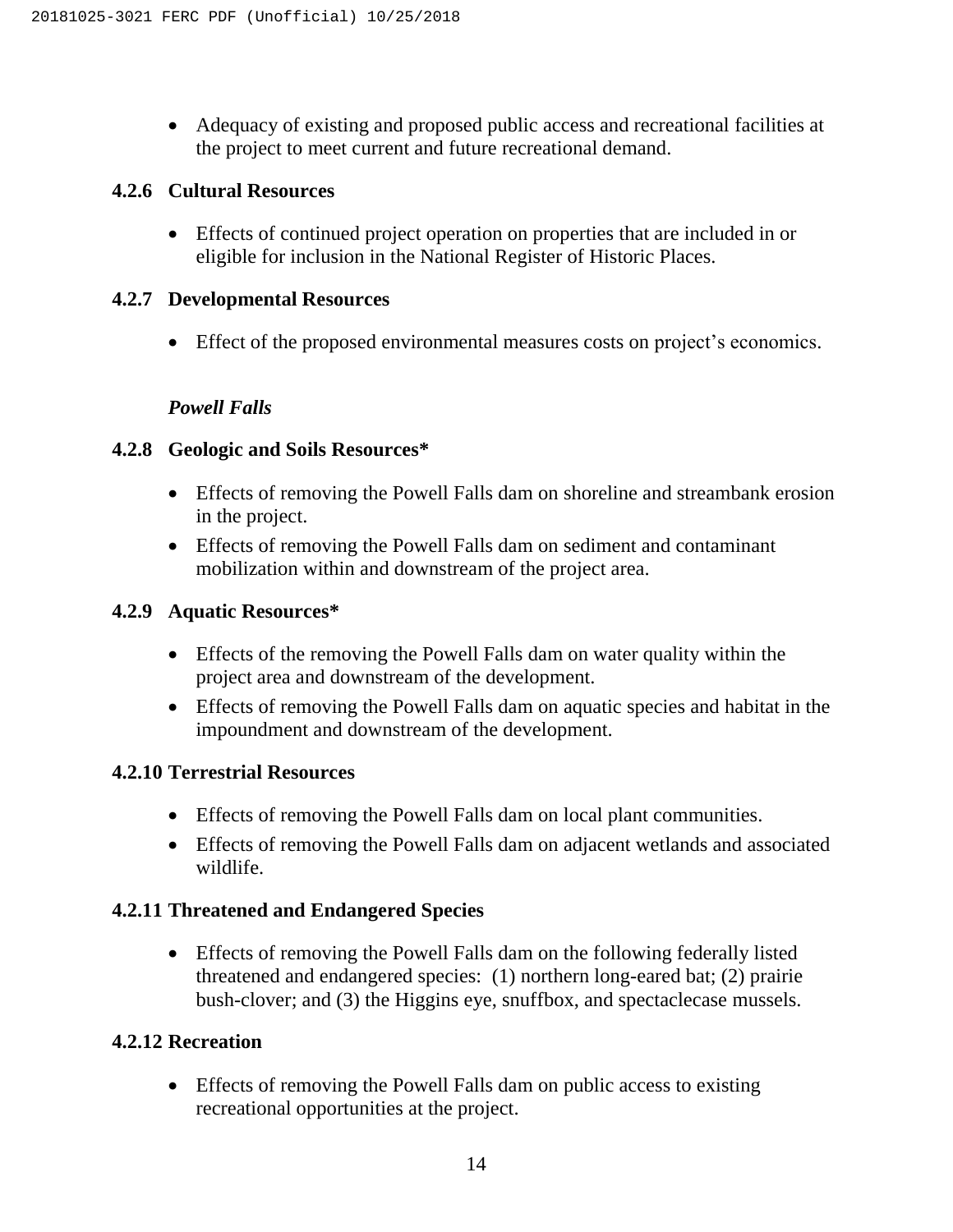Effects of removing the Powell Falls dam on the quality and availability of reservoir-based recreation opportunities.

## **4.2.13 Cultural Resources**

 Effects of removing the Powell Falls dam on properties that are included in or eligible for inclusion in the National Register of Historic Places.

### **4.2.14 Developmental Resources**

Effect of the Powell Falls dam removal cost on project's economics.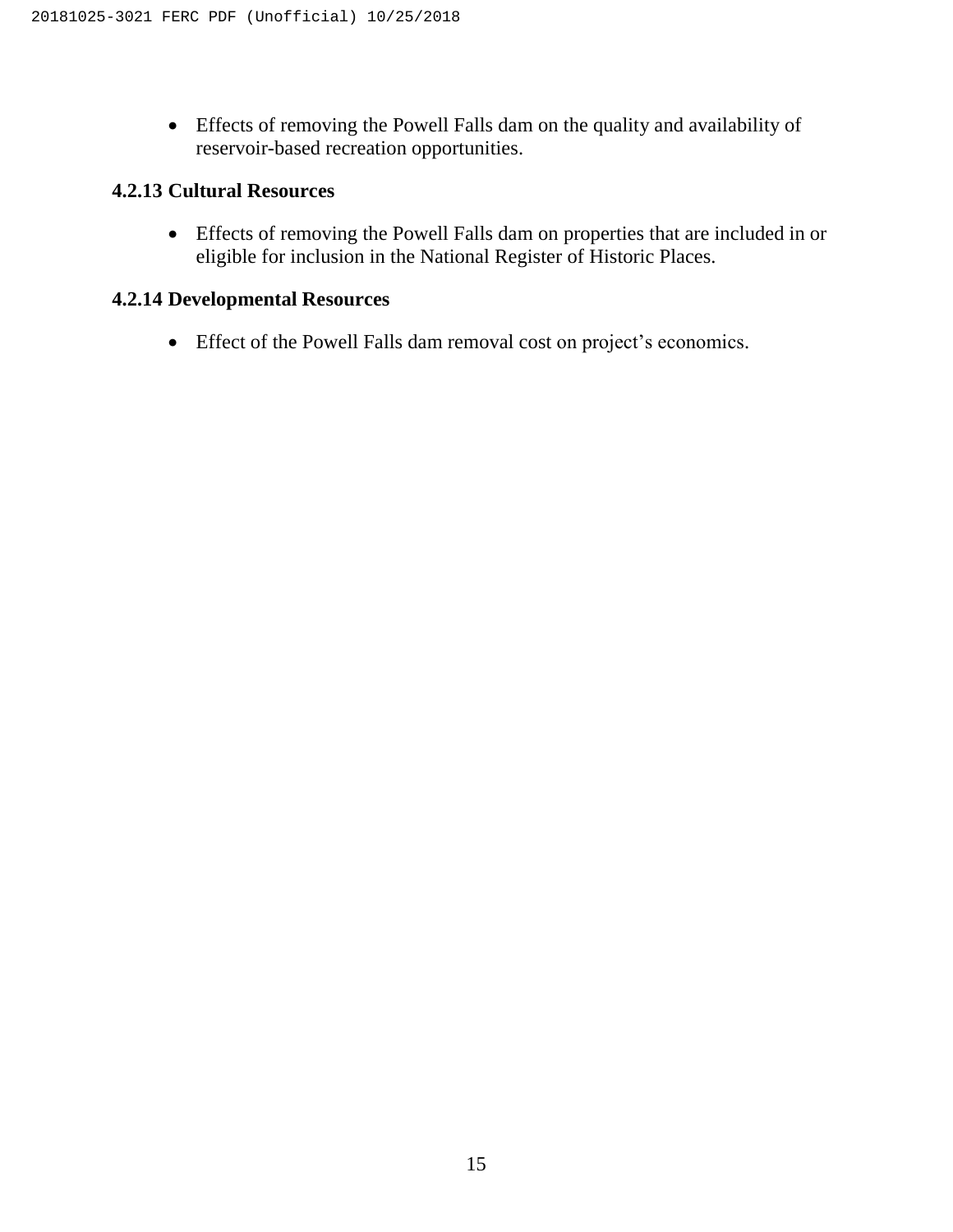#### **5.0 PROPOSED STUDIES**

<span id="page-20-0"></span>The City of River Falls' initial study proposal is identified by resource area in [Table 1.](#page-20-1) Detailed information on the City of River Falls' initial study proposals can be found in the PAD. Additional studies may be added to this list based on comments provided by Commission staff, federal and state resource agencies, Indian tribes, and other interested participants during this scoping process.

The City of River Falls has not identified any issues relating to the following resources: geology and soils, aquatic, and socioeconomic resources. Therefore, no studies are proposed for these resource areas.

| <b>Resource Area and</b><br><b>Study Name</b>              | <b>Proposed Study/Information Need</b>                                                                                                                                                                                                                                                                                                            |  |  |
|------------------------------------------------------------|---------------------------------------------------------------------------------------------------------------------------------------------------------------------------------------------------------------------------------------------------------------------------------------------------------------------------------------------------|--|--|
| <b>Terrestrial Resources</b>                               |                                                                                                                                                                                                                                                                                                                                                   |  |  |
| Wetlands                                                   | City of River Falls proposes to conduct a habitat<br>assessment of the project area to be affected by the<br>removal of the Powell Fall dam, which would include a<br>description of exiting wetland community types and a map<br>of approximate wetland areas around Lake Louise and the<br>Powell Falls development.                            |  |  |
| Rare, Threatened and<br><b>Endangered Species</b><br>(RTE) | City of River Falls proposes to conduct a survey of project<br>lands and habitat assessment for RTE species that may be<br>affected by the removal of the Powell Falls dam. If<br>potential RTE habitat is observed, a presence/absence<br>survey for RTE botanical species would be conducted.                                                   |  |  |
| <b>Recreation Resources</b>                                |                                                                                                                                                                                                                                                                                                                                                   |  |  |
| <b>Recreation Resources</b>                                | City of River Falls proposes to conduct a recreation site<br>and use survey at the Junction Falls and Powell Falls<br>developments. The survey would document existing<br>public recreation sites, facilities, access points, and<br>amenities and would estimate project recreation use bases<br>on existing information and limited use counts. |  |  |

<span id="page-20-1"></span>Table 1. City of River Falls' initial study proposals for the River Falls Project (Source: City of River Falls, 2018).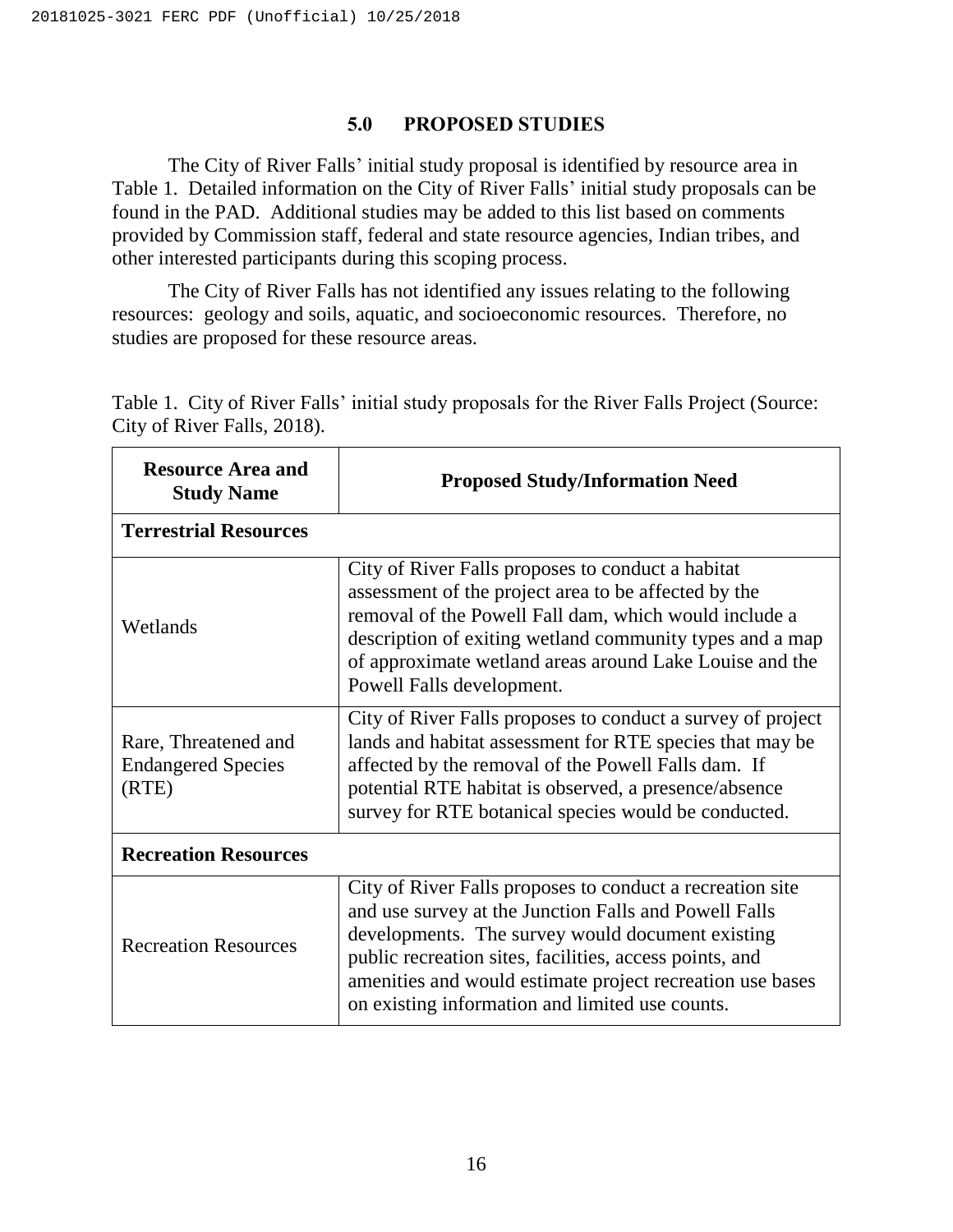| <b>Resource Area and</b><br><b>Study Name</b> | <b>Proposed Study/Information Need</b>                                                       |  |  |
|-----------------------------------------------|----------------------------------------------------------------------------------------------|--|--|
| <b>Cultural Resources</b>                     |                                                                                              |  |  |
| <b>Cultural Resources</b>                     | City of River Falls proposes to delineate the location and<br>extent of the Foster Cemetery. |  |  |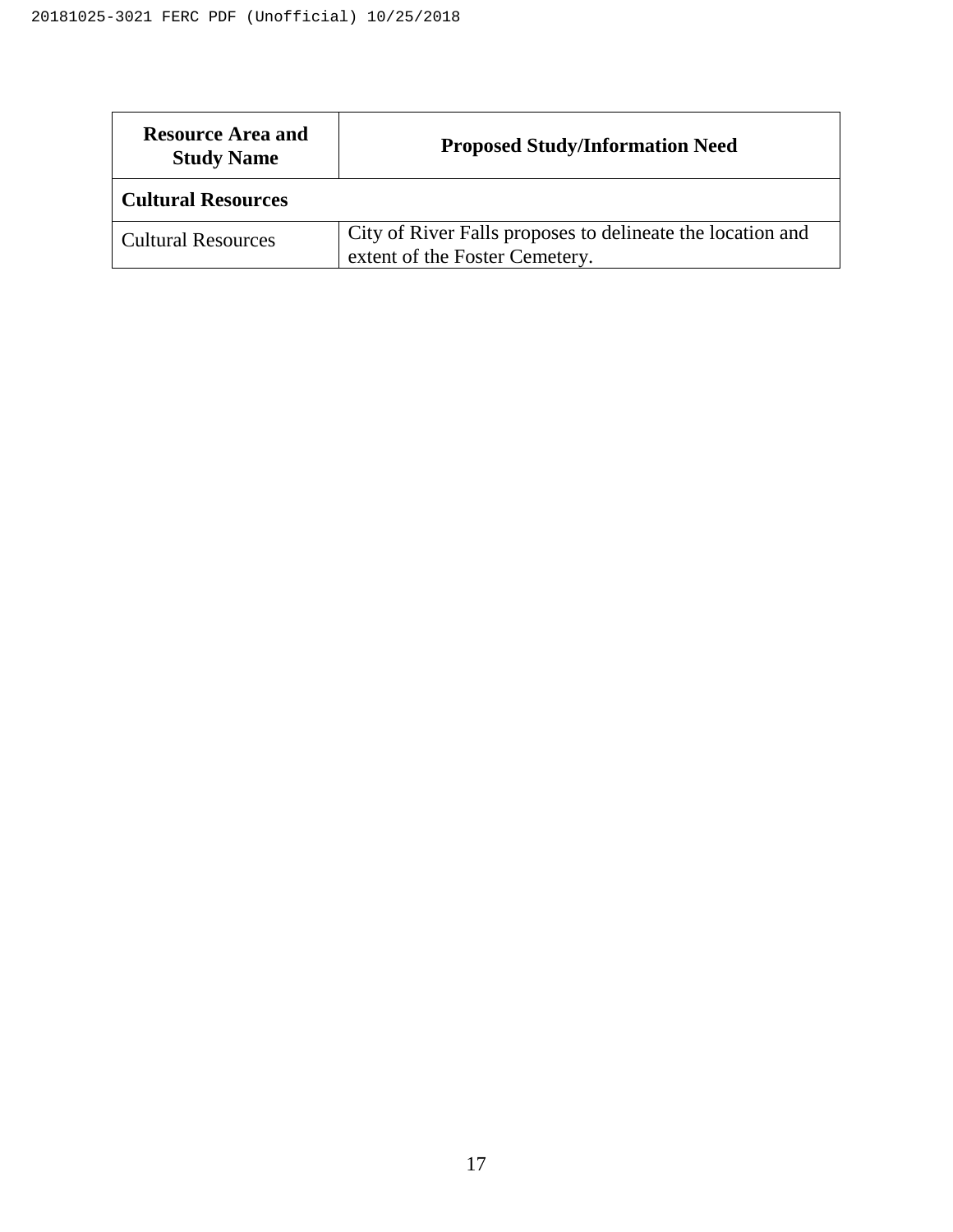### **6.0 REQUEST FOR INFORMATION AND STUDIES**

<span id="page-22-0"></span>We are asking federal, state, and local resource agencies, Indian tribes, NGOs, and the public to forward to the Commission any information that may assist us in conducting an accurate and thorough analysis of the project-specific and cumulative effects associated with relicensing the River Falls Project. The types of information requested include, but are not limited to:

- information, quantitative data, or professional opinions that may help define the geographic and temporal scope of the analysis (both project-specific and cumulative effects), and that help identify significant environmental issues;
- identification of, and information from, any other EA, EIS, or similar environmental study (previous, on-going, or planned) relevant to the proposed relicensing of the River Falls Project;
- existing information and any data that would help to describe the past and present actions and effects of the project and other developmental activities on environmental and socioeconomic resources;
- information that would help characterize the existing environmental conditions and habitats;
- identification of any federal, state, or local resource plans, and any future project proposals in the affected resource area (*e.g.*, proposals to construct or operate water treatment facilities, recreation areas, water diversions, timber harvest activities, or fish management programs), along with any implementation schedules;
- documentation that the proposed project would or would not contribute to cumulative adverse or beneficial effects on any resources. Documentation can include, but need not be limited to, how the project would interact with other projects in the area and other developmental activities; study results; resource management policies; and reports from federal and state agencies, local agencies, Indian tribes, NGOs, and the public;
- documentation showing why any resources should be excluded from further study or consideration; and
- study requests by federal and state agencies, local agencies, Indian tribes, NGOs, and the public that would help provide a framework for collecting pertinent information on the resource areas under consideration necessary for the Commission to prepare the EA for the project.

All requests for studies filed with the Commission must meet the criteria found in Appendix A, *Study Plan Criteria*.

The requested information, comments, and study requests should be submitted to the Commission no later than **December 28, 2018**. All filings must clearly identify the project name and docket number on the first page: River Falls Project (P-10489-016).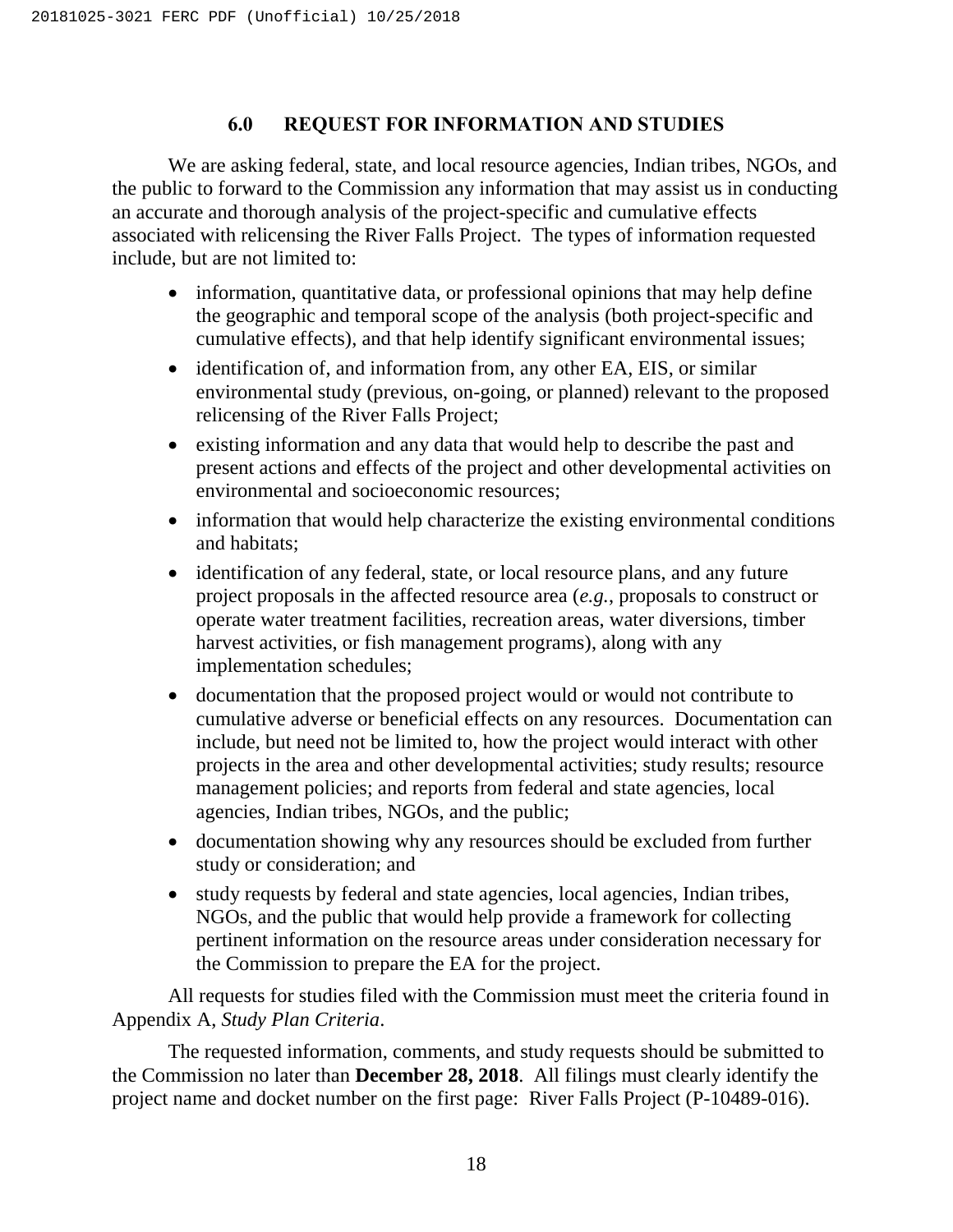Scoping comments may be filed electronically via the Internet. *See* 18 C.F.R.  $385.2001(a)(1)(iii)$  and the instructions on the Commission's website at [http://www.ferc.gov/docs-filing/efiling.asp.](http://www.ferc.gov/docs-filing/efiling.asp) Commenters can submit brief comments up to 6,000 characters, without prior registration, using the eComment system at [http://www.ferc.gov/docs-filing/ecomment.asp.](http://www.ferc.gov/docs-filing/ecomment.asp) You must include your name and contact information at the end of your comments. For assistance, please contact FERC Online Support at [FERCOnlineSupport@ferc.gov,](mailto:FERCOnlineSupport@ferc.gov) or toll free at 1-866-208-3676, or for TTY, (202) 502-8659. Although the Commission strongly encourages electronic filing, documents may also be paper-filed. To paper file, mail an original to: Kimberly D. Bose, Secretary, Federal Energy Regulatory Commission, 888 First Street, N.E., Washington, D.C. 20426.

Register online at<http://www.ferc.gov/esubscription.asp> to be notified via email of new filings and issuances related to this or other pending projects. For assistance, please contact FERC Online Support at [FERCOnlineSupport@ferc.gov.](mailto:FERCOnlineSupport@ferc.gov)

Questions concerning the scoping process, preparation of the EA, or how to file written comments with the Commission should be directed to Shana Wiseman at (202) 502-8736, or [shana.wiseman@ferc.gov.](mailto:shana.wiseman@ferc.gov) Additional information about the Commission's licensing process and the River Falls Project may be obtained from the Commission's website, [http://www.ferc.gov.](http://www.ferc.gov/)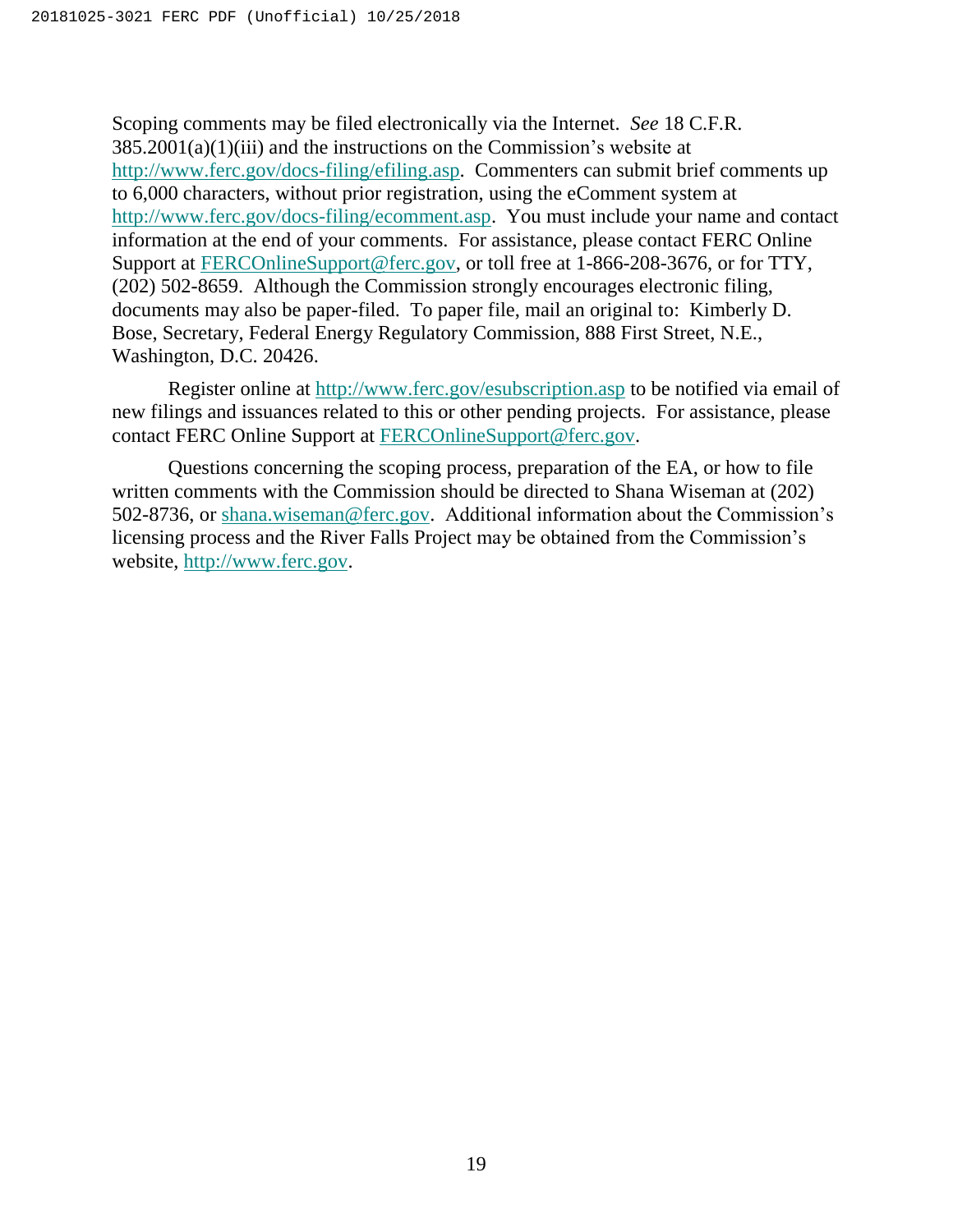#### **7.0 EA PREPARATION SCHEDULE**

<span id="page-24-0"></span>At this time, we anticipate preparing a draft and final EA. The EA will be sent to all persons and entities on the Commission's service and mailing lists for the River Falls Project. The EA will include our recommendations for operating procedures, as well as PM&E measures that should be part of any license issued by the Commission. All recipients will then have 30 days to review the EA and file written comments with the Commission.

The major milestones, with pre-filing target dates are as follows:

| <b>Major Milestone</b>                                                                                 | <b>Target Date</b> |
|--------------------------------------------------------------------------------------------------------|--------------------|
| <b>Scoping Meetings</b>                                                                                | November 2018      |
| <b>License Application Filed</b>                                                                       | August 2021        |
| Ready for Environmental Analysis Notice Issued                                                         |                    |
| Deadline for Filing Comments, Recommendations, and<br><b>Agency Terms and Conditions/Prescriptions</b> |                    |
| Draft EA Issued                                                                                        |                    |

Comments on EA Due

Post-filing milestones will be established following the City of River Falls' filing of the final license application. A copy of the process plan and schedule, which has a complete list of pre-filing milestones for the River Falls Project, including those for developing the license application, is attached as Appendix B to this SD1.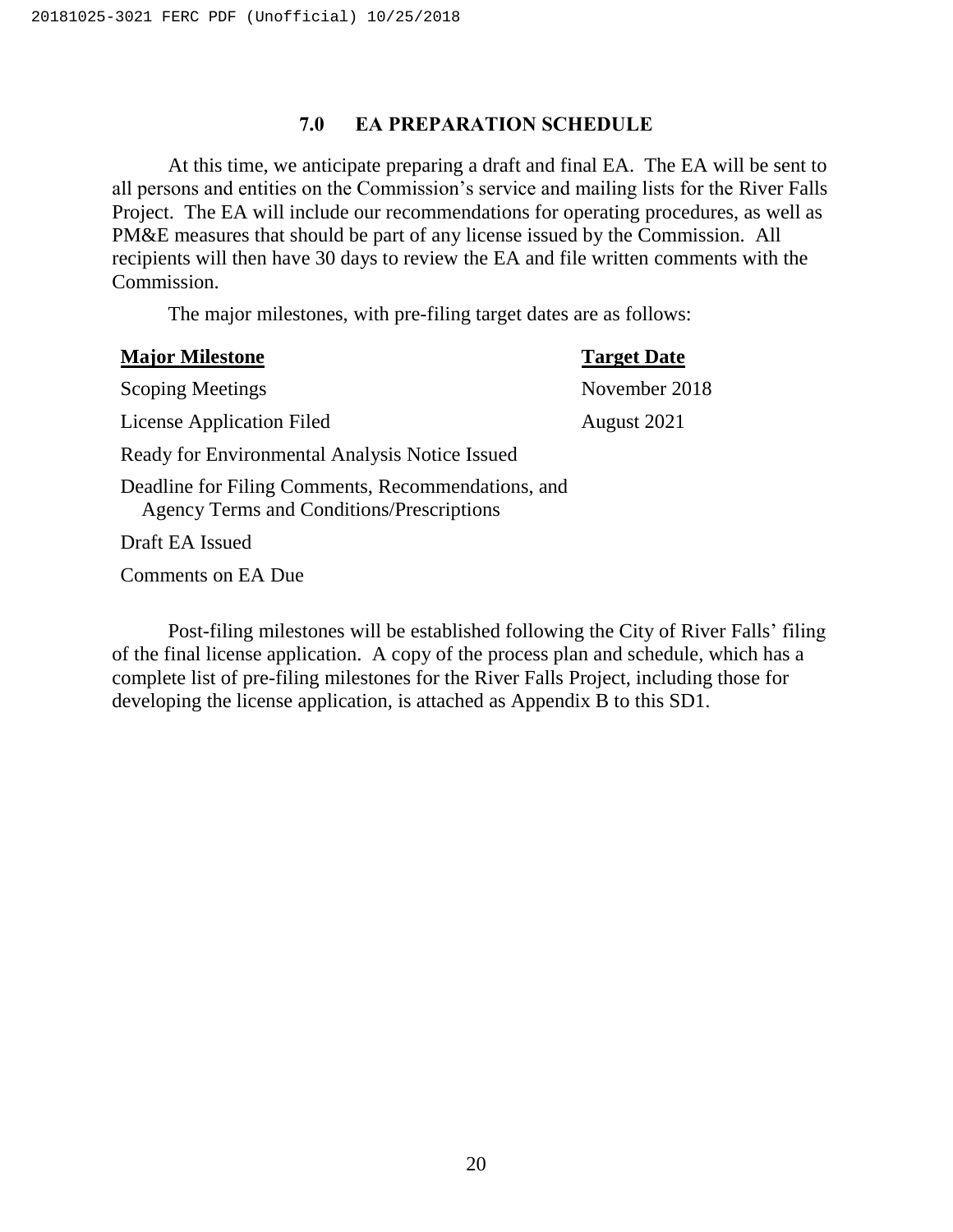### **8.0 PROPOSED EA OUTLINE**

<span id="page-25-0"></span>The preliminary outline for the River Falls Project EA is as follows:

### TABLE OF CONTENTS

### LIST OF FIGURES

### LIST OF TABLES

### ACRONYMS AND ABBREVIATIONS

### 1.0 INTRODUCTION

- 1.1 Application
- 1.2 Purpose of Action and Need For Power
- 1.3 Statutory and Regulatory Requirements
	- 1.3.1 Federal Power Act
		- 1.3.1.1 Section 18 Fishway Prescriptions
		- 1.3.1.2 Section 10(j) Recommendations
	- 1.3.2 Clean Water Act
	- 1.3.3 Endangered Species Act
	- 1.3.4 Coastal Zone Management Act
	- 1.3.5 National Historic Preservation Act
- 1.4 Public Review and Comment
	- 1.4.1 Scoping
	- 1.4.2 Interventions
	- 1.4.3 Comments on the Application
- 2.0 PROPOSED ACTION AND ALTERNATIVES
	- 2.1 No-action Alternative
		- 2.1.1 Existing Project Facilities
		- 2.1.2 Project Safety
		- 2.1.3 Existing Project Operation
		- 2.1.4 Existing Environmental Measures
	- 2.2 Applicant's Proposal
		- 2.2.1 Proposed Project Facilities
		- 2.2.2 Proposed Project Operation
		- 2.2.3 Proposed Environmental Measures
		- 2.2.4 Modifications to Applicant's Proposal—Mandatory Conditions
	- 2.3 Staff Alternative
	- 2.4 Staff Alternative with Mandatory Conditions
	- 2.5 Other Alternatives (as appropriate)
	- 2.6 Alternatives Considered but Eliminated From Detailed Analysis
- 3.0 ENVIRONMENTAL ANALYSIS
	- 3.1 General Description of the River Basin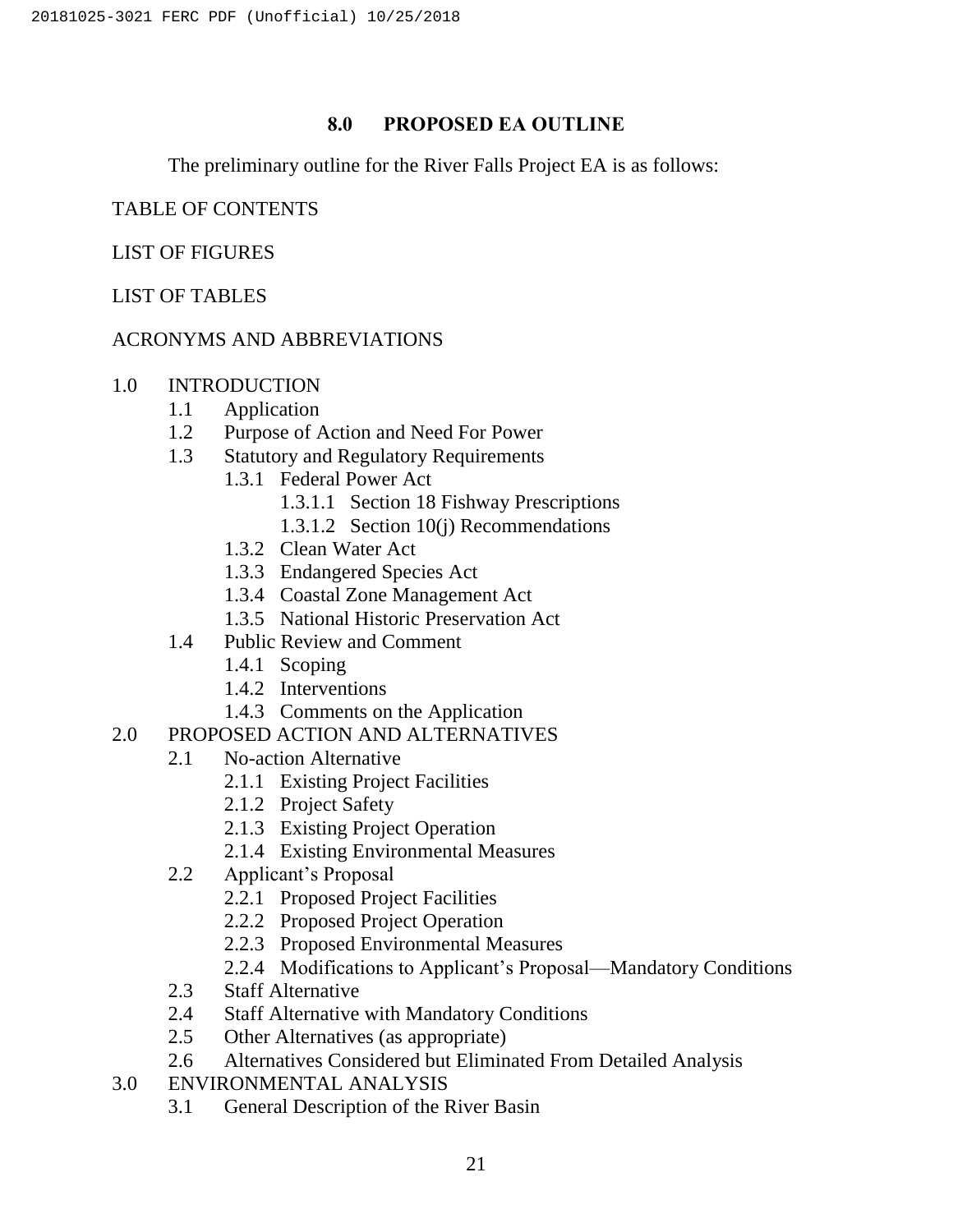- 3.2 Scope of Cumulative Effects Analysis
	- 3.2.1 Geographic Scope
	- 3.2.2 Temporal Scope
- 3.3 Proposed Actions and Action Alternatives
	- 3.3.1 Geologic and Soil Resources
	- 3.3.2 Aquatic Resources
	- 3.3.3 Terrestrial Resources
	- 3.3.4 Threatened and Endangered Species
	- 3.3.5 Recreation Resources
	- 3.3.6 Cultural Resources
- 3.4 No-action Alternative
- 4.0 DEVELOPMENTAL ANALYSIS
	- 4.1 Power and Economic Benefits of the Project
	- 4.2 Comparison of Alternatives
	- 4.3 Cost of Environmental Measures
- 5.0 CONCLUSIONS AND RECOMMENDATIONS
	- 5.1 Comprehensive Development and Recommended Alternative
	- 5.2 Unavoidable Adverse Effects
	- 5.3 Recommendations of Fish and Wildlife Agencies
	- 5.4 Consistency with Comprehensive Plans
- 6.0 FINDING OF NO SIGNIFICANT IMPACT (OR OF SIGNIFICANT IMPACT)
- 7.0 LITERATURE CITED
- 8.0 LIST OF PREPARERS

## APPENDICES

A—Draft License Conditions Recommended by Staff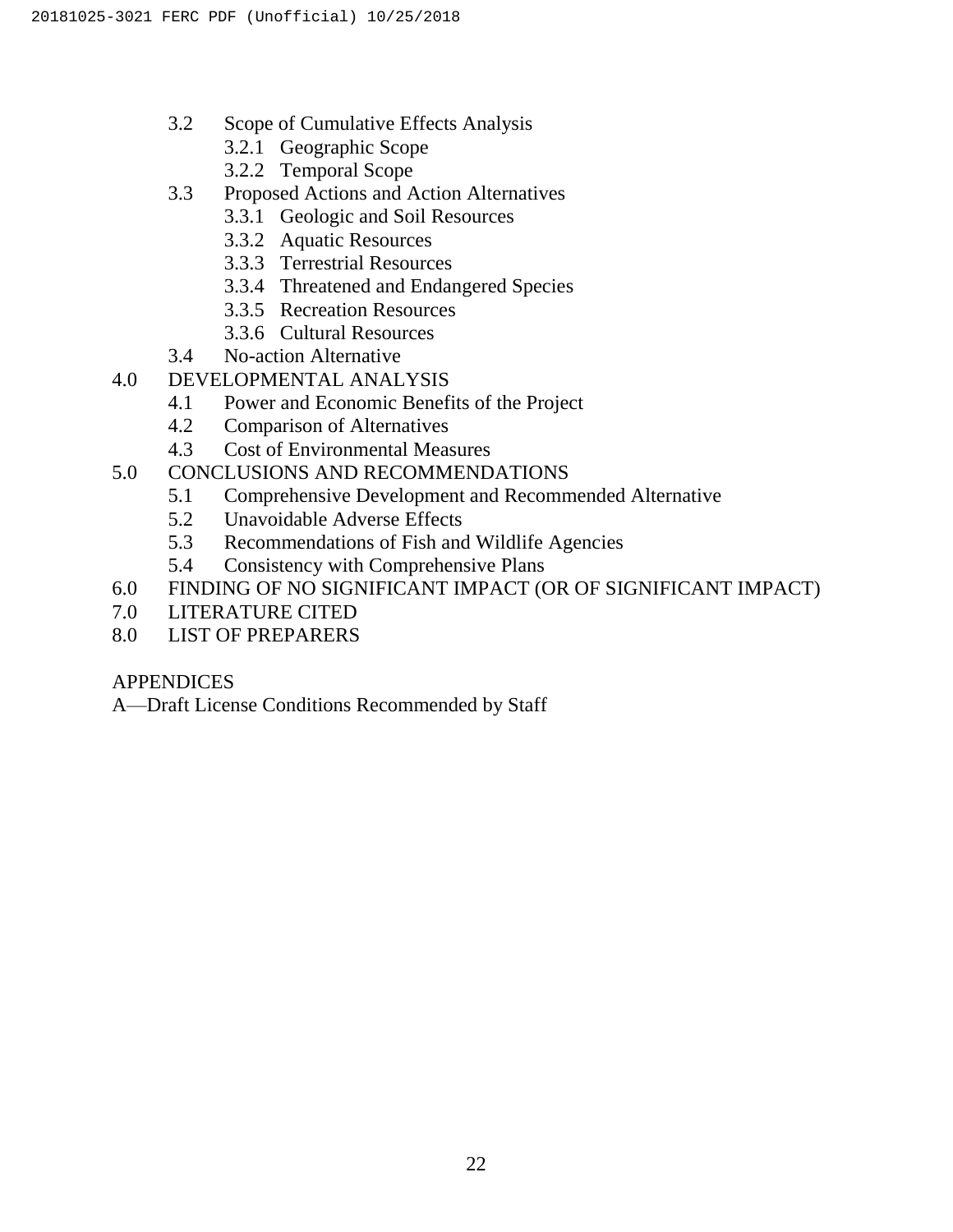#### **9.0 COMPREHENSIVE PLANS**

<span id="page-27-0"></span>Section  $10(a)(2)(A)$  of the FPA<sup>6</sup> requires the Commission to consider the extent to which a project is consistent with federal or state comprehensive plans for improving, developing, or conserving a waterway or waterways affected by the project. Commission staff has preliminarily identified and reviewed the plans listed below that may be applicable to the River Falls Project. Agencies are requested to review this list and inform staff of any changes. If there are other comprehensive plans that should be considered for this list that are not on file with the Commission, or if there are more recent versions of the plans already listed, they can be filed for consideration with the Commission according to 18 C.F.R. 2.19 of the Commission's regulations. Please follow the instructions for filing a plan at [http://www.ferc.gov/industries/hydropower/gen](http://www.ferc.gov/industries/hydropower/gen-info/licensing/complan.pdf)[info/licensing/complan.pdf.](http://www.ferc.gov/industries/hydropower/gen-info/licensing/complan.pdf)

The following is a list of comprehensive plans currently on file with the Commission that may be relevant to the River Falls Project:

- National Park Service. Minnesota Department of Natural Resources. Wisconsin Department of Natural Resources. 1975. Final master plan for the Lower St. Croix National Scenic Riverway. Omaha, Nebraska. February 1975.
- National Park Service. 1984. Land protection plan, St. Croix National Scenic Riverway. Department of the Interior, St. Croix Falls, Wisconsin. September 10, 1984.
- National Park Service. 1984. Land protection plan, Lower St. Croix National Scenic Riverway. Department of the Interior, St. Croix Falls, Wisconsin. May 1, 1984.
- National Park Service. 1986. Statement for management, St. Croix and Lower St. Croix National Scenic Riverways. Department of the Interior, St. Croix Falls, Wisconsin. November 1986.
- National Park Service. The Nationwide Rivers Inventory. Department of the Interior, Washington, D.C. 1993.
- Upper Mississippi River Basin Commission. 1981. Comprehensive master plan for the management of the Upper Mississippi River system - environmental report. Minneapolis, Minnesota. September 1981.

 $\overline{\phantom{a}}$ 

**<sup>6</sup>** 16 U.S.C. § 803(a)(2)(A) (2012).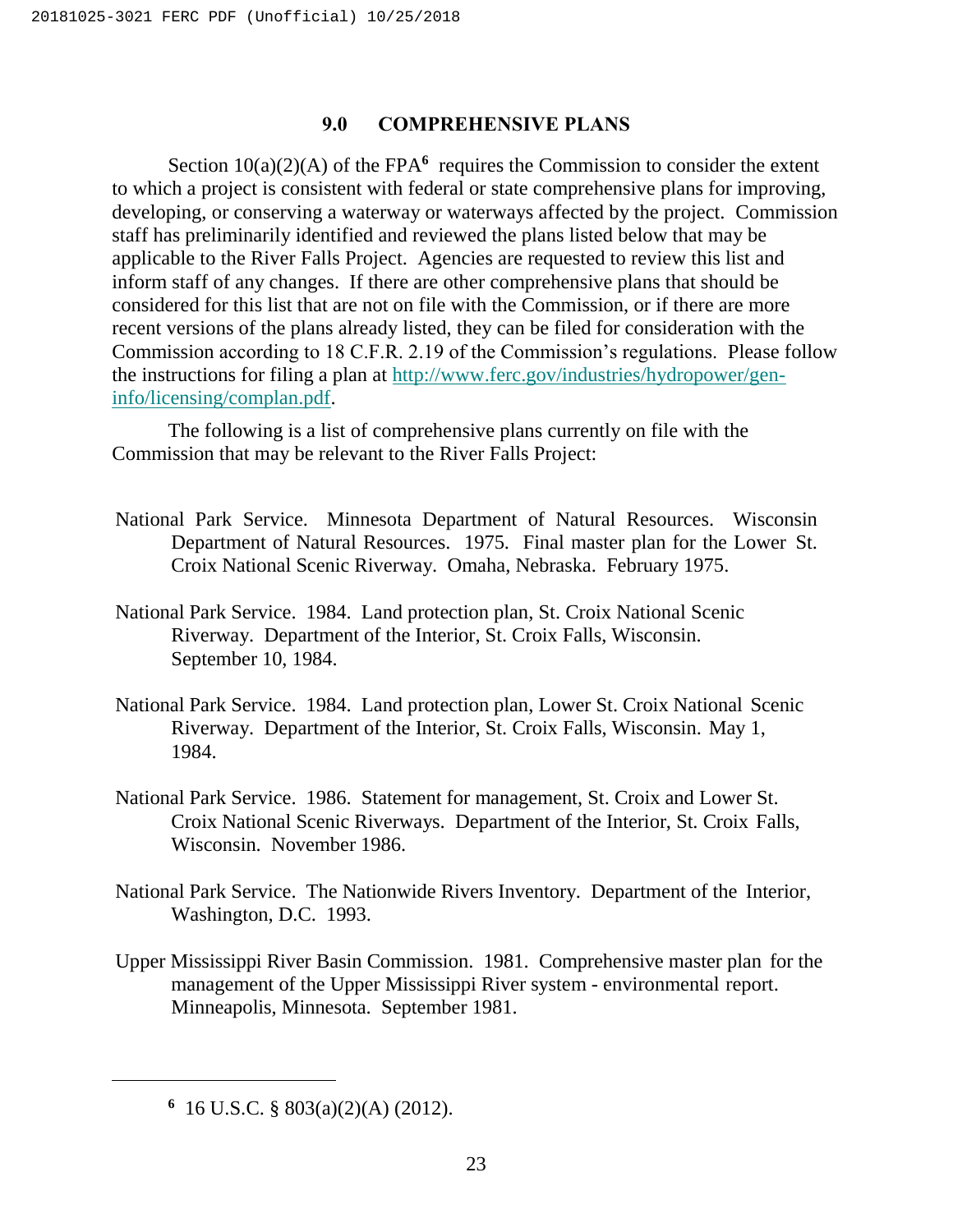- Upper Mississippi River Basin Commission. 1982. Comprehensive master plan for the management of the Upper Mississippi River system. Minneapolis, Minnesota. January 1, 1982.
- Upper St. Croix Management Commission. 1993. Upper St. Croix management policy resolution. Madison, Wisconsin. November 1, 1993.
- U.S. Fish and Wildlife Service. 1983. Higgins Eye (*Lampsilis higginsi*) mussel Recovery Plan. Prepared by the Higgins Eye Mussel Recovery Team. Twin Cities, Minnesota. July 29, 1983.
- U.S. Fish and Wildlife Service. Canadian Wildlife Service. 1986. North American waterfowl management plan. Department of the Interior. Environment Canada. May 1986.
- U.S. Fish and Wildlife Service. 1993. Upper Mississippi River & Great Lakes Region joint venture implementation plan: A component of the North American waterfowl management plan. March 1993.
- U.S. Fish and Wildlife Service. n.d. Fisheries USA: the recreational fisheries policy of the U.S. Fish and Wildlife Service. Washington, D.C.
- Wisconsin Department of Natural Resources. 1980. St. Croix River Basin area wide water quality management plan. Madison, Wisconsin. October 1980.
- Wisconsin Department of Natural Resources. 1992. Wisconsin water quality assessment report to Congress. Madison, Wisconsin. April 1992.
- Wisconsin Department of Natural Resources. Wisconsin Statewide Comprehensive Outdoor Recreation Plan (SCORP): 1991-96. Madison, Wisconsin. October 1991.
- Wisconsin Department of Natural Resources. 1995. Wisconsin's biodiversity as a management issue. Madison, Wisconsin. May 1995.
- Wisconsin Department of Natural Resources. 1987. Wisconsin Peregrine Falcon recovery plan. Madison, Wisconsin. January 1987.
- Wisconsin Department of Natural Resources. 1988. Wisconsin Red-necked Grebe recovery plan. Madison, Wisconsin. June 1988.
- Wisconsin Department of Natural Resources. 1988. Wisconsin Common Tern recovery plan. Madison, Wisconsin. June 1988.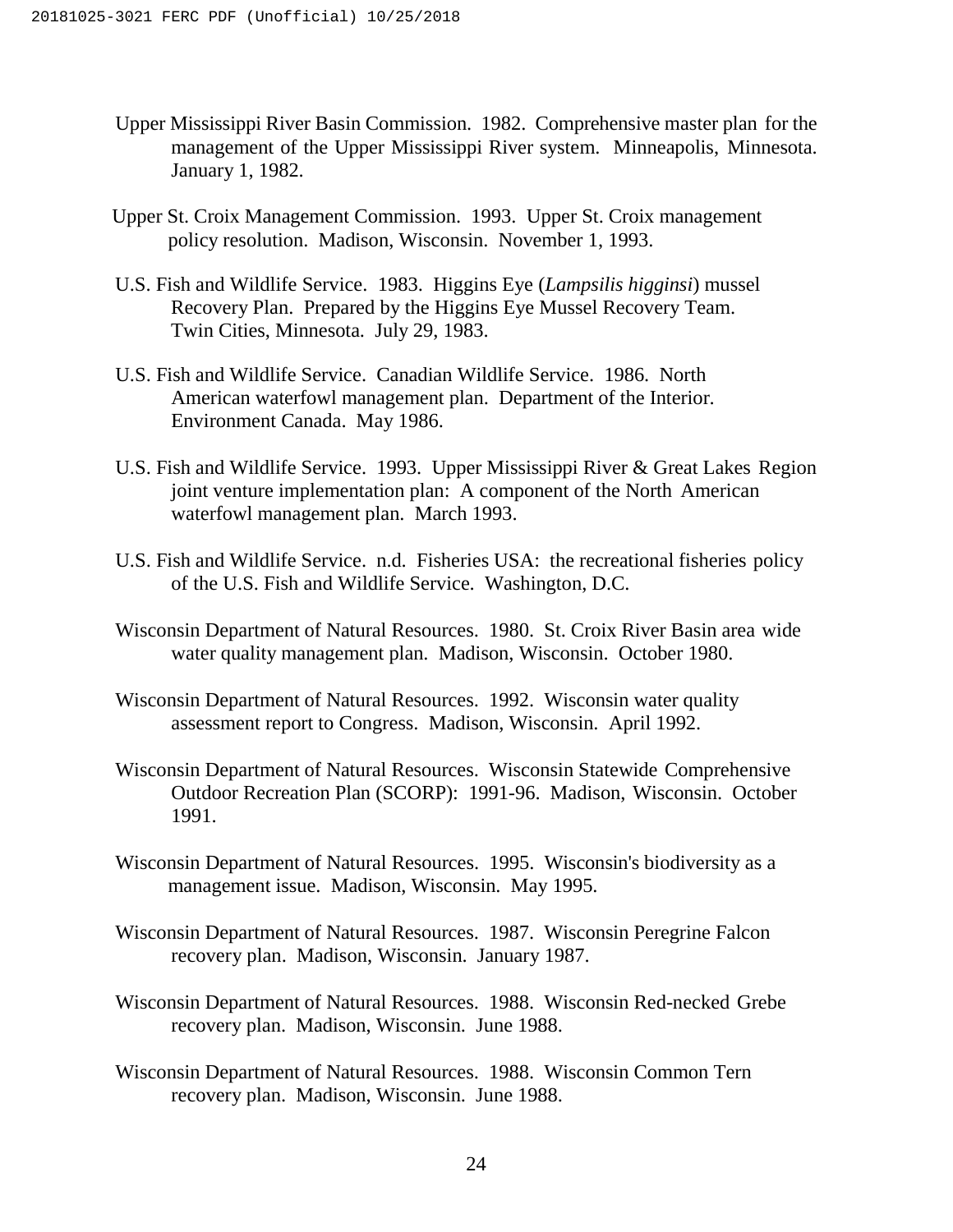- Wisconsin Department of Natural Resources. 1988. Wisconsin Forster's Tern recovery plan. Madison, Wisconsin. June 1988.
- Wisconsin Department of Natural Resources. 1995. Wisconsin's forestry best management practices for water quality. Madison, Wisconsin. March 1995.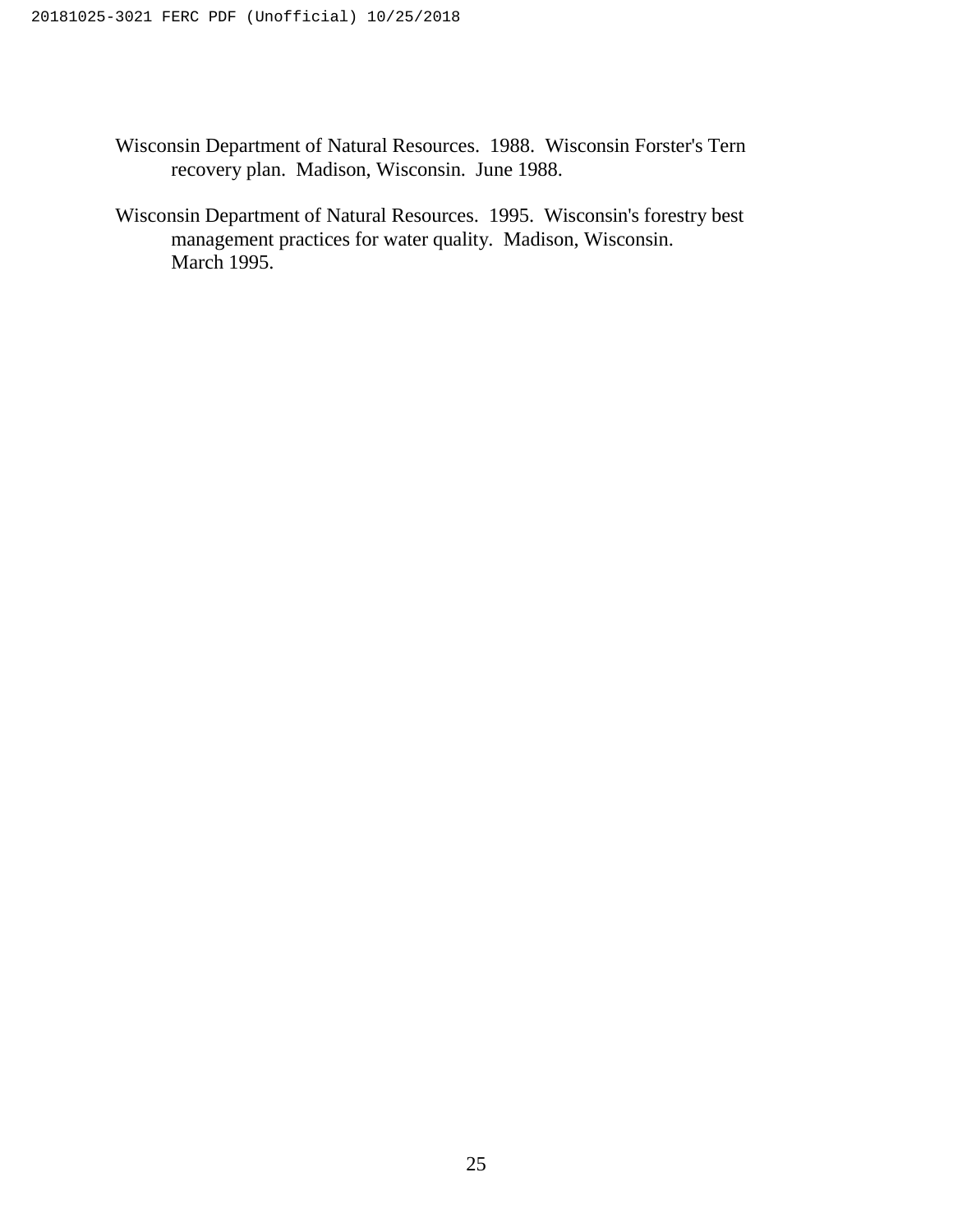#### **10.0 MAILING LIST**

<span id="page-30-0"></span>The list below is the Commission's official mailing list for the River Falls Project (FERC No. 10489). If you want to receive future mailings for this proceeding and are not included in the list below, please send your request by email to [FERCOnlineSupport@ferc.gov,](mailto:FERCOnlineSupport@ferc.gov) or by mail to: Kimberly D. Bose, Secretary, Federal Energy Regulatory Commission, 888 First Street, N.E., Room 1A, Washington, D.C. 20426. All written and emailed requests to be added to the mailing list must clearly identify the following on the first page: **River Falls Hydroelectric Project (FERC No. 10489-016)**.You may use the same method if requesting removal from the mailing list below.

Register online at<http://www.ferc.gov/docs-filing/esubscription.asp> to be notified via email of new filings and issuances related to this project or other pending projects. For assistance, please contact FERC Online Support at [FERCOnlineSupport@ferc.gov,](mailto:FERCOnlineSupport@ferc.gov) or toll free at 1-866-208-3676, or for TTY, (202) 502-8659.

| Clinton Parish, Chairman                      | Bureau of Wildlife Management           |
|-----------------------------------------------|-----------------------------------------|
| Bay Mills Indian Community of                 | PO Box 7921                             |
| Michigan                                      | Madison, WI 53707-7921                  |
| 12140 W Lakeshore Drive                       |                                         |
| Brimley, MI 49715-9319                        |                                         |
| Brian Hatch, Meter Tech                       | Kevin Westhuis, Utility Director        |
| <b>City of River Fall Municipal Utilities</b> | City of River Falls Municipal Utilities |
| 950 Benson Street                             | 222 Lewis Street                        |
| River Falls, WI 54022                         | River Falls, WI 54022                   |
| Karen R Diver, Chairwoman                     | Chris McGeshick, Chairman               |
| Fond du Lac Reservation Bus. Committee        | Forest County Potawatomi Community of   |
| <b>RBC</b> Building                           | Wisconsin                               |
| 1720 Big Lake Rd                              | 3051 Sand Lake Rd                       |
| Cloquet, MN 55720-9702                        | Crandon, WI 54520-9801                  |
| Michael Page                                  | Geological & Natural History Survey     |
| Friends of Kinni                              | University of Wisconsin Extension       |
| 315 N Fremont St                              | 3817 Mineral Point Rd                   |
| River Falls, WI 54022                         | Madison, WI 53705-5121                  |
| Norman DesChampe, Chairman                    | Ho Chunk Nation of Wisconsin            |
| <b>Grand Portage Reservation Business</b>     | President                               |
| Committee                                     | PO Box 667                              |
| <b>PO Box 428</b>                             | Black River Falls, WI 546015-0667       |
| Grand Portage, MN 55605-0428                  |                                         |

## **Official Mailing List for the River Falls Project FERC Project No. 10489**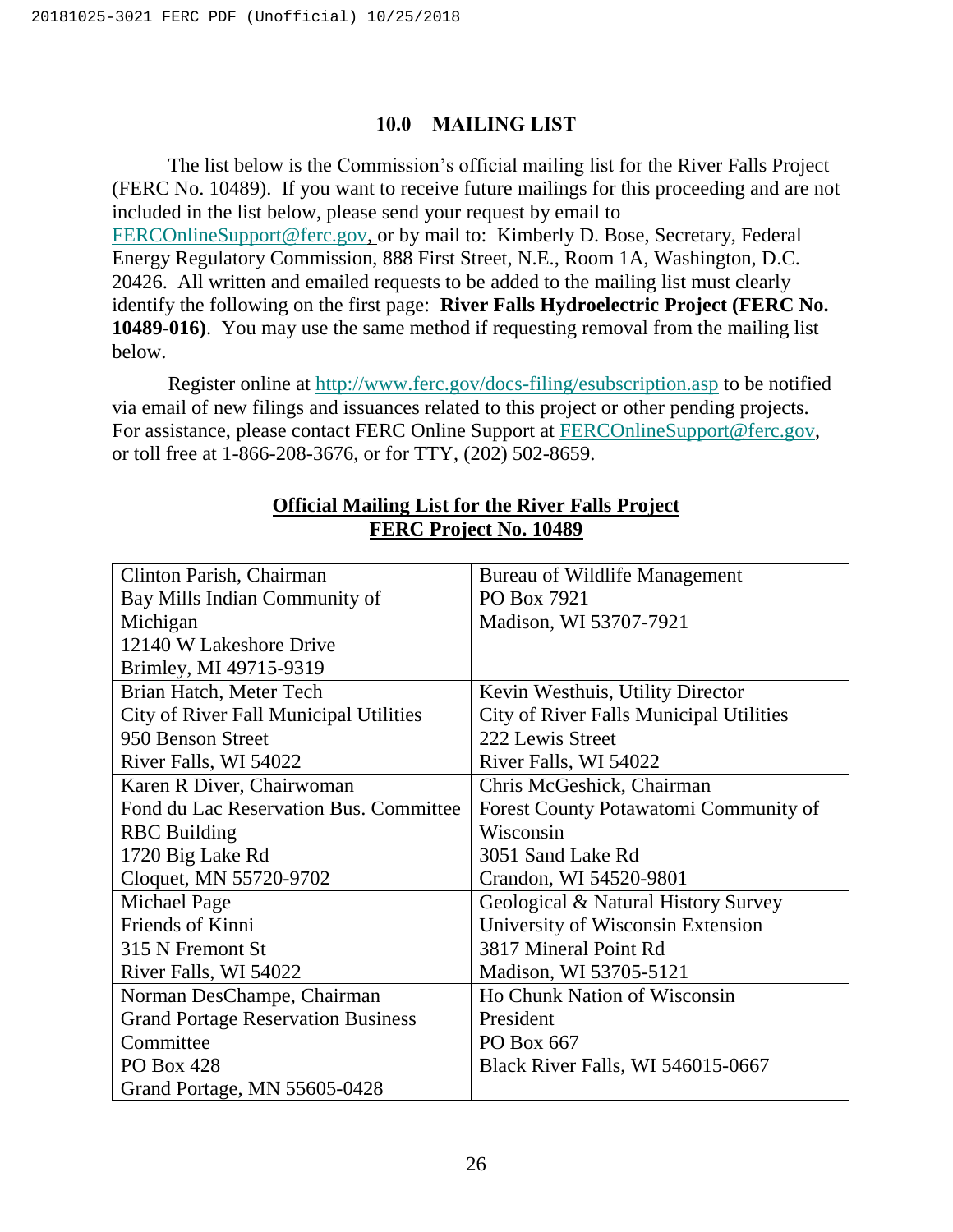| City of Hudson                                           | Mic Isham, Chairman                                                |
|----------------------------------------------------------|--------------------------------------------------------------------|
| 502 3rd Street                                           | Lac Courte Oreilles Band of Chippewa                               |
| Hudson, WI 54016-1603                                    | Indians                                                            |
|                                                          | 13394 W Trepania Rd Bldg NO1                                       |
|                                                          | Hayward, WI 54843-2186                                             |
| Henry St. Germaine, Chairperson                          | <b>Tribal History Preservation Officer</b>                         |
| Lac Du Flambeau Band of Lake Superior                    | Menominee Indian Tribe                                             |
| Chippewa                                                 | PO Box 910                                                         |
| PO Box 67                                                | Keshena, WI 54135-0910                                             |
| Lac Du Flambeau, WI 54538-0067                           |                                                                    |
| <b>Tribal Hist. Preservation Officer</b>                 | Chris McGeshick                                                    |
| PO Box 910                                               | Chairman                                                           |
| Keshena, WI 54135-0910                                   | Mole Lake Band of Chippewa Indians                                 |
|                                                          | 3051 Sand Lake Rd                                                  |
|                                                          | Crandon, WI 54520-9801                                             |
| Northwest Regional Planning Comm.                        | <b>Tribal Chairperson</b>                                          |
| 1400 S River St                                          | Oneida Tribe of Wisconsin                                          |
| Spooner, WI 54801-8692                                   | PO Box 365                                                         |
|                                                          | Oneida, WI 54155-0365                                              |
|                                                          |                                                                    |
| Pierce County                                            | Bryan Bainbridge, Chairperson                                      |
| <b>Board of Supervisors</b>                              | Red Cliff Band of Lake Superior Chippewa                           |
| 414 W. Main Street                                       | 88385 Pike Road, Hwy 13                                            |
| Ellsworth, WI 54216                                      | Bayfield, WI 54520                                                 |
|                                                          |                                                                    |
|                                                          |                                                                    |
| Chris McGeshick, Chairman<br>Sokaogon Chippewa Community | Lewis Taylor, President<br>St Croix Band of Lake Superior Chippewa |
| 3051 Sand Lake Rd                                        | 24663 Angeline Ave                                                 |
| Crandon, WI 54520-9801                                   | Webster, WI 54893-9246                                             |
|                                                          |                                                                    |
| <b>Tribal Chairperson</b>                                | Sherry White                                                       |
| Stockbridge Munsee Tribe of Mohican                      | <b>THPO</b>                                                        |
| Indians                                                  | Stockbridge Munsee Tribe of Mohican                                |
| N8476 Mo He Con Nuck Road                                | Indians                                                            |
| Bowler, WI 54416                                         | PO Box 70                                                          |
|                                                          | Bowler, WI 54416-0070                                              |
| <b>FERC</b> Coordinator                                  | <b>U.S Bureau of Indian Affairs</b>                                |
| U.S. Army Corps of Engineers                             | <b>Midwest Regional Office</b>                                     |
| <b>St. Paul District</b>                                 | Norman Pointe II Bldg                                              |
| 180 5th St East, Ste 700                                 | 5600 West American Blvd, Ste 500                                   |
| Saint Paul, MN 55101-1638                                | Bloomington, MN 55437                                              |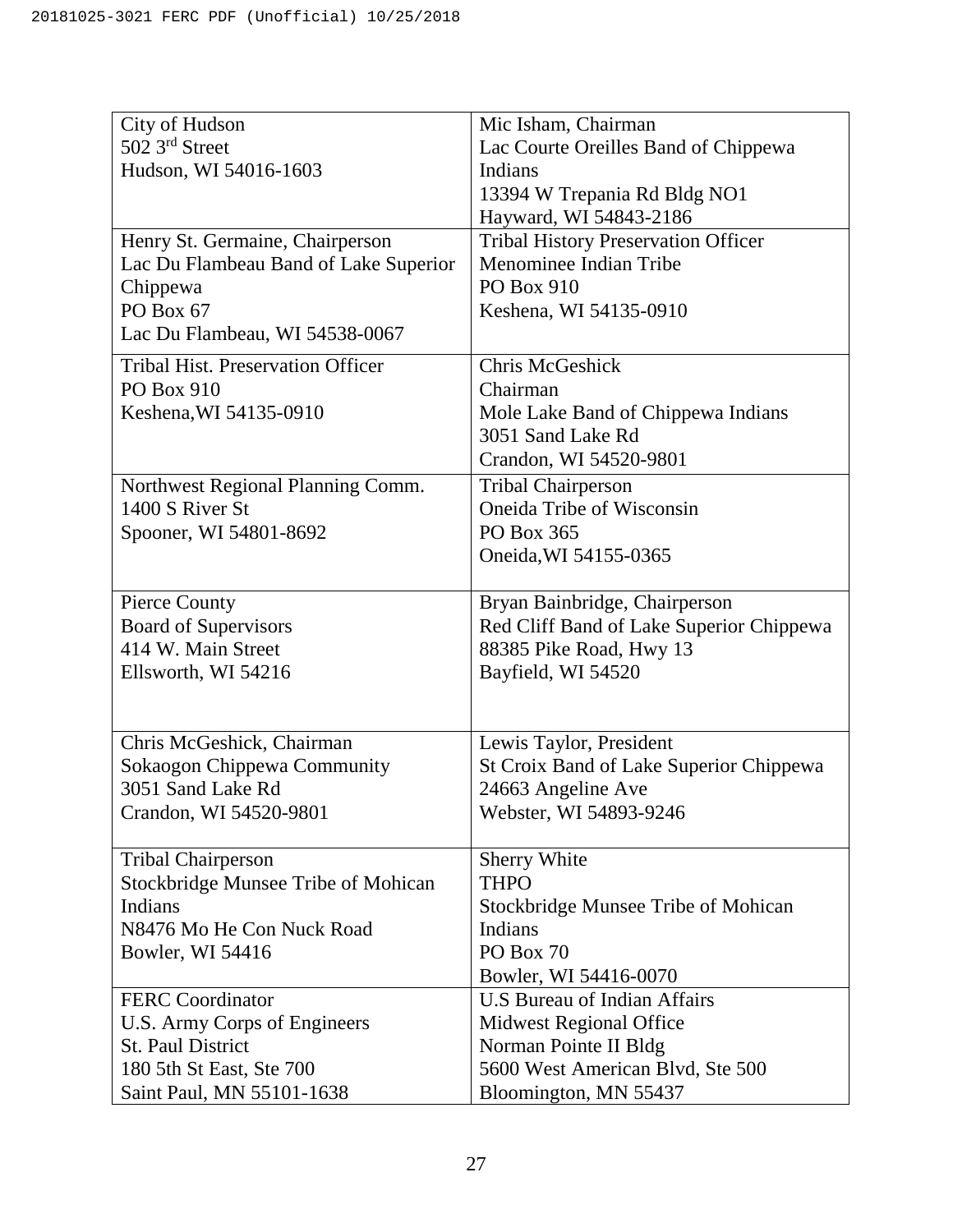| <b>Review Officer</b>                       | U.S. Fish & Wildlife Service              |
|---------------------------------------------|-------------------------------------------|
| U.S. Environmental Protection Agency        | <b>Field Supervisor</b>                   |
| <b>REGION V</b>                             | Green Bay Field Office                    |
| 77 W Jackson Blyd                           | 2661 Scott Tower Drive                    |
| Chicago, IL 60604-3511                      | New Franken, WI 54229-9565                |
| <b>Angela Marian Tornes</b>                 | Leader                                    |
| Midwest Hydropower Coordinator              | Wisconsin COOP Fishery Research Unit      |
| <b>U.S. National Park Service</b>           | U.S.D.I., College of Natural Resources    |
| 626 E. Wisconsin Ave                        | University of Wisconsin                   |
| Suite 100                                   | Stevens Point, WI 54481                   |
| Milwaukee, WI 53202                         |                                           |
| Kathleen Angel                              | Cheryl Laatsch, FERC Coordinator          |
| Wisconsin Dept. of Administration           | Wisconsin Department of Natural           |
| <b>Wisconsin Coastal Management Program</b> | Resources                                 |
| 101 East Wilson Street, 10th Floor          | <b>WDNR Horicon Service Center</b>        |
| Madison, WI 53703                           | N7725 Highway 28                          |
|                                             | Horicon, WI 53032-9782                    |
| Wisconsin Office of Attorney General        | <b>Wisconsin State Historical Society</b> |
| <b>ATTY.GENERAL</b>                         | Compliance & Archaeology Section          |
| 114 East, State Capitol                     | 816 State Street                          |
| Madison, WI 537020001                       | Madison, WI 53706-1417                    |
|                                             |                                           |
| David M Coon, Supervisor                    |                                           |
| <b>Wisconsin Valley Improvement</b>         |                                           |
| Company                                     |                                           |
| 2301 3rd St                                 |                                           |
| Wausau, WI 54403-3202                       |                                           |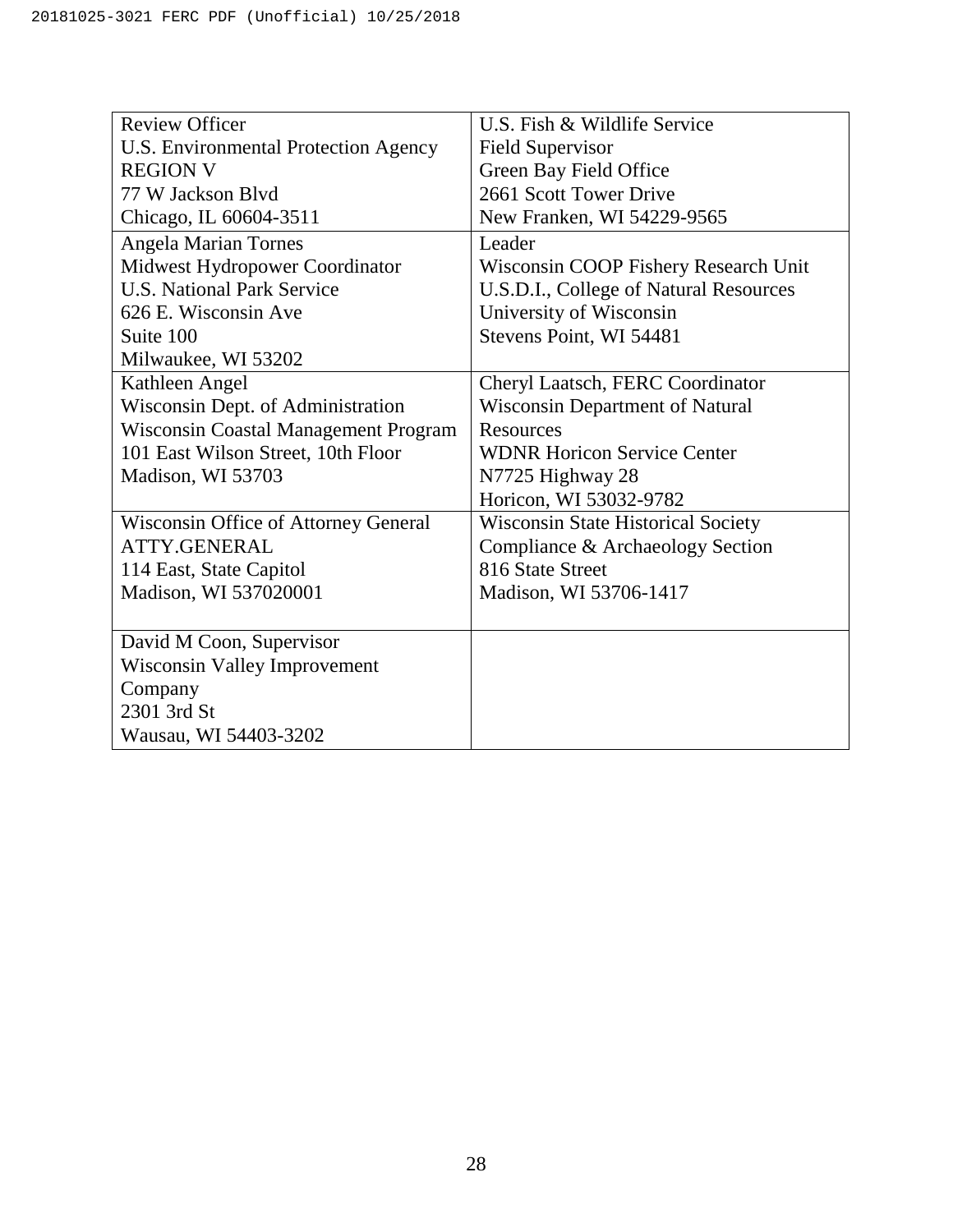#### **APPENDIX A: STUDY PLAN CRITERIA**

#### **18 CFR § 5.9(b)**

<span id="page-33-0"></span>Any information or study request must contain the following:

- 1. Describe the goals and objectives of each study proposal and the information to be obtained;
- 2. If applicable, explain the relevant resource management goals of the agencies or Indian tribes with jurisdiction over the resource to be studied;
- 3. If the requester is not a resource agency, explain any relevant public interest considerations in regard to the proposed study;
- 4. Describe existing information concerning the subject of the study proposal, and the need for additional information;
- 5. Explain any nexus between project operation and effects (direct, indirect, and/or cumulative) on the resource to be studied, and how the study results would inform the development of license requirements;
- 6. Explain how any proposed study methodology (including any preferred data collection and analysis techniques, or objectively quantified information, and a schedule including appropriate filed season(s) and the duration) is consistent with generally accepted practice in the scientific community or, as appropriate, considers relevant tribal values and knowledge; and
- 7. Describe considerations of level of effort and cost, as applicable, and why proposed alternative studies would not be sufficient to meet the stated information needs.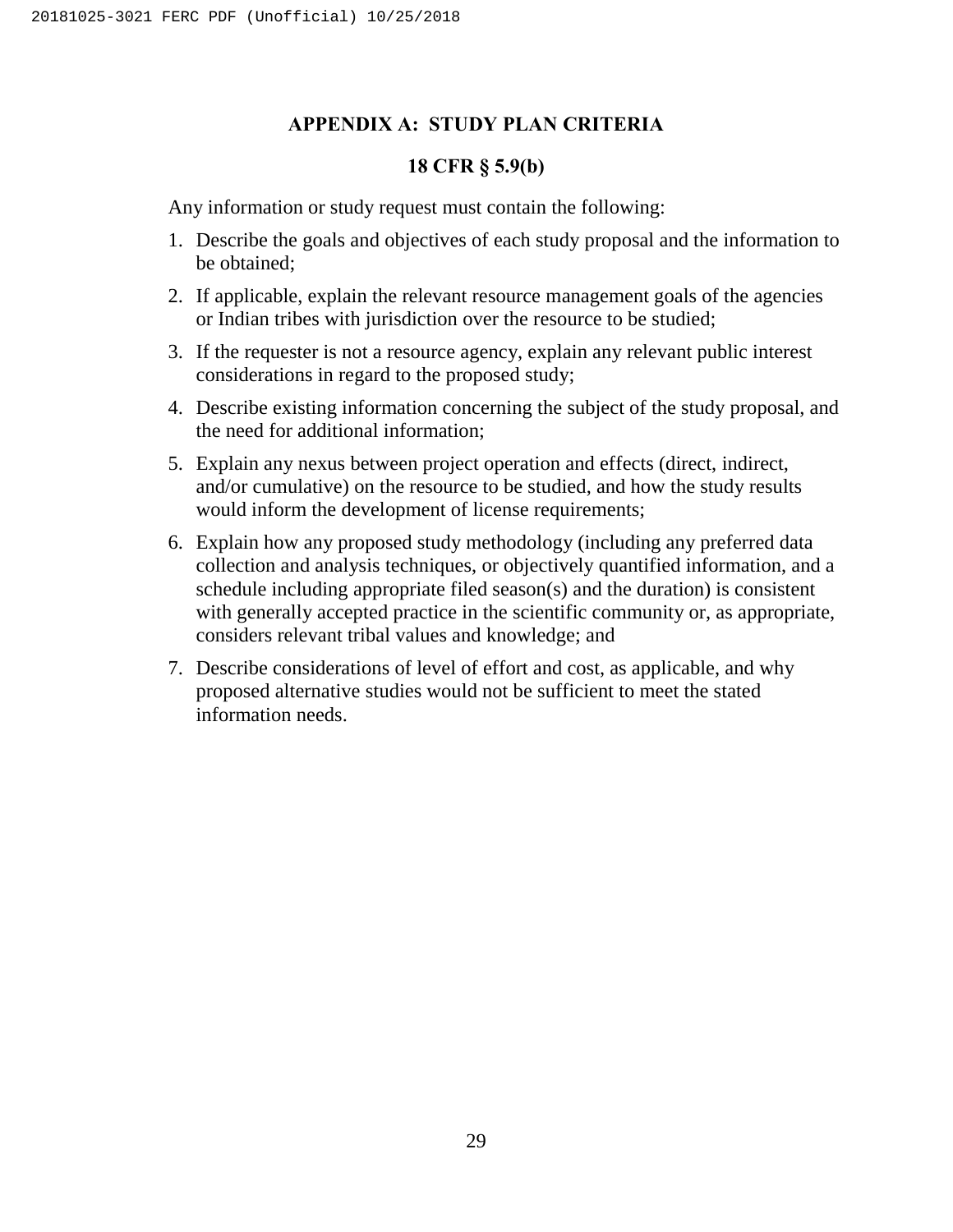## <span id="page-34-0"></span>**APPENDIX B: RIVER FALLS PROJECT PROCESS PLAN AND SCHEDULE**

This process plan establishes the deadlines for the pre-filing process. If the due date falls on a weekend or holiday, the due date is the following business day. Early filings or issuances will not result in changes to these deadlines. Shaded milestones are unnecessary if there are no study disputes.

| <b>Responsible Party</b>              | <b>Pre-Filing Milestone</b>                                                  | <b>Date</b>             | <b>FERC</b><br><b>Regulation</b> |
|---------------------------------------|------------------------------------------------------------------------------|-------------------------|----------------------------------|
| <b>City of River Falls</b>            | <b>Issue Public Notice for NOI/PAD</b>                                       | 8/30/18                 | 5.3(d)(2)                        |
| <b>City of River Falls</b>            | File NOI/PAD with FERC                                                       | 8/30/18                 | 5.5, 5.6                         |
| <b>FERC</b>                           | <b>Tribal Meetings</b>                                                       | 9/29/18                 | 5.7                              |
| <b>FERC</b>                           | Issue Notice of Commencement of<br>Proceeding; Issue Scoping Document 1      | 10/29/18                | 5.8                              |
| <b>FERC</b>                           | River Falls Project Environmental Site<br><b>Review and Scoping Meetings</b> | $11/15$ and<br>11/16/18 | 5.8(b)(viii)                     |
| All stakeholders                      | PAD/SD1 Comments and Study<br><b>Requests Due</b>                            | 12/28/18                | 5.9                              |
| <b>FERC</b>                           | <b>Issue Scoping Document 2</b>                                              | 2/11/19                 | 5.10                             |
| <b>City of River Falls</b>            | File Proposed Study Plan (PSP)                                               | 2/11/19                 | 5.11(a)                          |
| All stakeholders                      | Proposed Study Plan Meeting                                                  | 3/13/19                 | 5.11(e)                          |
| All stakeholders                      | Proposed Study Plan Comments Due                                             | 5/12/19                 | 5.12                             |
| <b>AEP</b> Generation<br>Resources    | File Revised Study Plan                                                      | 6/11/19                 | 5.13(a)                          |
| All stakeholders                      | <b>Revised Study Plan Comments Due</b>                                       | 6/26/19                 | 5.13(b)                          |
| <b>FERC</b>                           | Director's Study Plan Determination                                          | 7/11/19                 | 5.13(c)                          |
| Mandatory<br>Conditioning<br>Agencies | Any Study Disputes Due                                                       | 7/31/19                 | 5.14(a)                          |
| <b>Dispute Panel</b>                  | Third Dispute Panel Member Selected                                          | 8/15/19                 | 5.14(d)                          |
| <b>Dispute Panel</b>                  | <b>Dispute Resolution Panel Convenes</b>                                     | 8/20/19                 | 5.14(d)(3)                       |
| <b>City of River Falls</b>            | <b>Applicant Comments on Study Disputes</b><br>Due                           | 8/25/19                 | 5.14(j)                          |
| <b>Dispute Panel</b>                  | <b>Dispute Resolution Panel Technical</b><br>Conference                      | 8/30/19                 | 5.14(j)                          |
| <b>Dispute Panel</b>                  | <b>Dispute Resolution Panel Findings</b><br>Issued                           | 9/19/19                 | 5.14(k)                          |
| <b>FERC</b>                           | Director's Study Dispute Determination                                       | 10/9/19                 | 5.14(1)                          |
| <b>City of River Falls</b>            | <b>First Study Season</b>                                                    | 2019-2020               | 5.15(a)                          |
| <b>City of River Falls</b>            | <b>Initial Study Report</b>                                                  | 7/10/20                 | 5.15(c)(1)                       |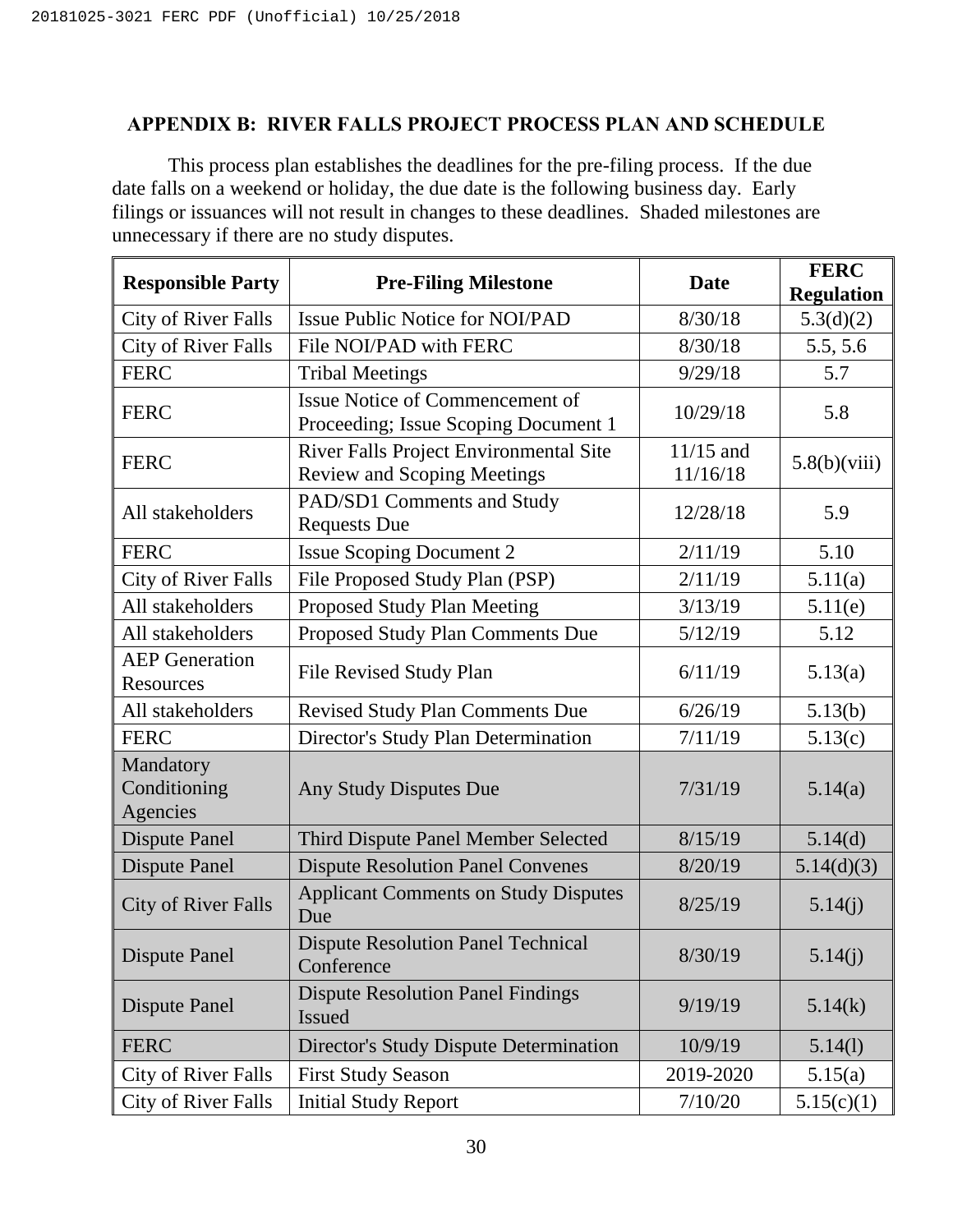| <b>Responsible Party</b>   | <b>Pre-Filing Milestone</b>                                        | Date      | <b>FERC</b><br><b>Regulation</b> |
|----------------------------|--------------------------------------------------------------------|-----------|----------------------------------|
| All stakeholders           | <b>Initial Study Report Meeting</b>                                | 7/25/20   | 5.15(c)(2)                       |
| <b>City of River Falls</b> | <b>Initial Study Report Meeting Summary</b>                        | 8/09/20   | 5.15(c)(3)                       |
| All stakeholders           | Any Disputes/Requests to Amend Study<br>Plan Due                   | 9/08/20   | 5.15(c)(4)                       |
| All stakeholders           | Responses to Disputes/Amendment<br><b>Requests Due</b>             | 10/08/20  | 5.15(c)(5)                       |
| <b>FERC</b>                | Director's Determination on<br>Disputes/Amendments                 | 11/07/20  | 5.15(c)(6)                       |
| <b>City of River Falls</b> | <b>Second Study Season</b>                                         | 2020-2021 | 5.15(a)                          |
| <b>City of River Falls</b> | <b>Updated Study Report due</b>                                    | 7/10/21   | 5.15(f)                          |
| All stakeholders           | <b>Updated Study Report Meeting</b>                                | 7/25/21   | 5.15(f)                          |
| <b>City of River Falls</b> | <b>Updated Study Report Meeting</b><br>Summary                     | 8/09/21   | 5.15(f)                          |
| All stakeholders           | Any Disputes/Requests to Amend Study<br>Plan Due                   | 9/08/21   | 5.15(f)                          |
| All stakeholders           | Responses to Disputes/Amendment<br><b>Requests Due</b>             | 10/08/21  | 5.15(f)                          |
| <b>FERC</b>                | Director's Determination on<br>Disputes/Amendments                 | 11/07/21  | 5.15(f)                          |
| <b>City of River Falls</b> | <b>File Preliminary Licensing Proposal</b>                         | 4/03/21   | 5.16(a)                          |
| All stakeholders           | <b>Preliminary Licensing Proposal</b><br><b>Comments Due</b>       | 7/02/21   | 5.16(e)                          |
| <b>City of River Falls</b> | <b>File Final License Application</b>                              | 08/31/21  | 5.17                             |
| City of River Falls        | <b>Issue Public Notice of License</b><br><b>Application Filing</b> | 9/14/21   | 5.17(d)(2)                       |